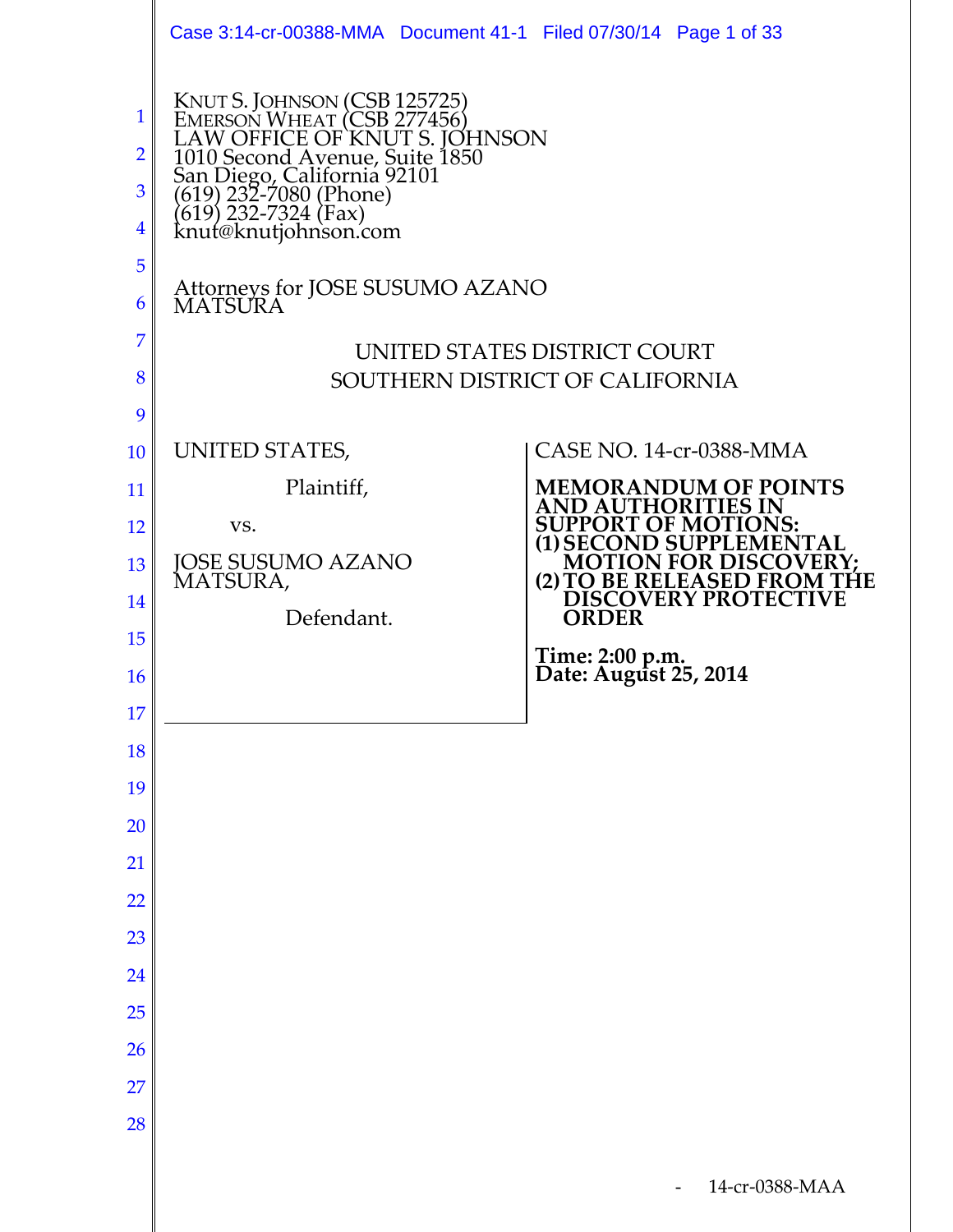# **TABLE OF CONTENTS**

| C. The Government's Two Witnesses: Ernie Encinas, Marc Chase and     |
|----------------------------------------------------------------------|
| their Manipulations of Mr. Azano and San Diego Politicians12         |
| D. Seized Evidence Has Provided to Third Parties20                   |
|                                                                      |
| A. Discovery Needed for Recusal Motion Based on U.S. Attorney        |
|                                                                      |
| <b>B. Discovery Needed for Dismissal Motion and To Discredit the</b> |
|                                                                      |
| C. Discovery Needed for Fourth Amendment Motions25                   |
|                                                                      |
|                                                                      |
| IV. MOTION TO BE RELEASED FROM THE PROTECTIVE ORDER29                |

**V. CONCLUSION…………………………………………………………………….30**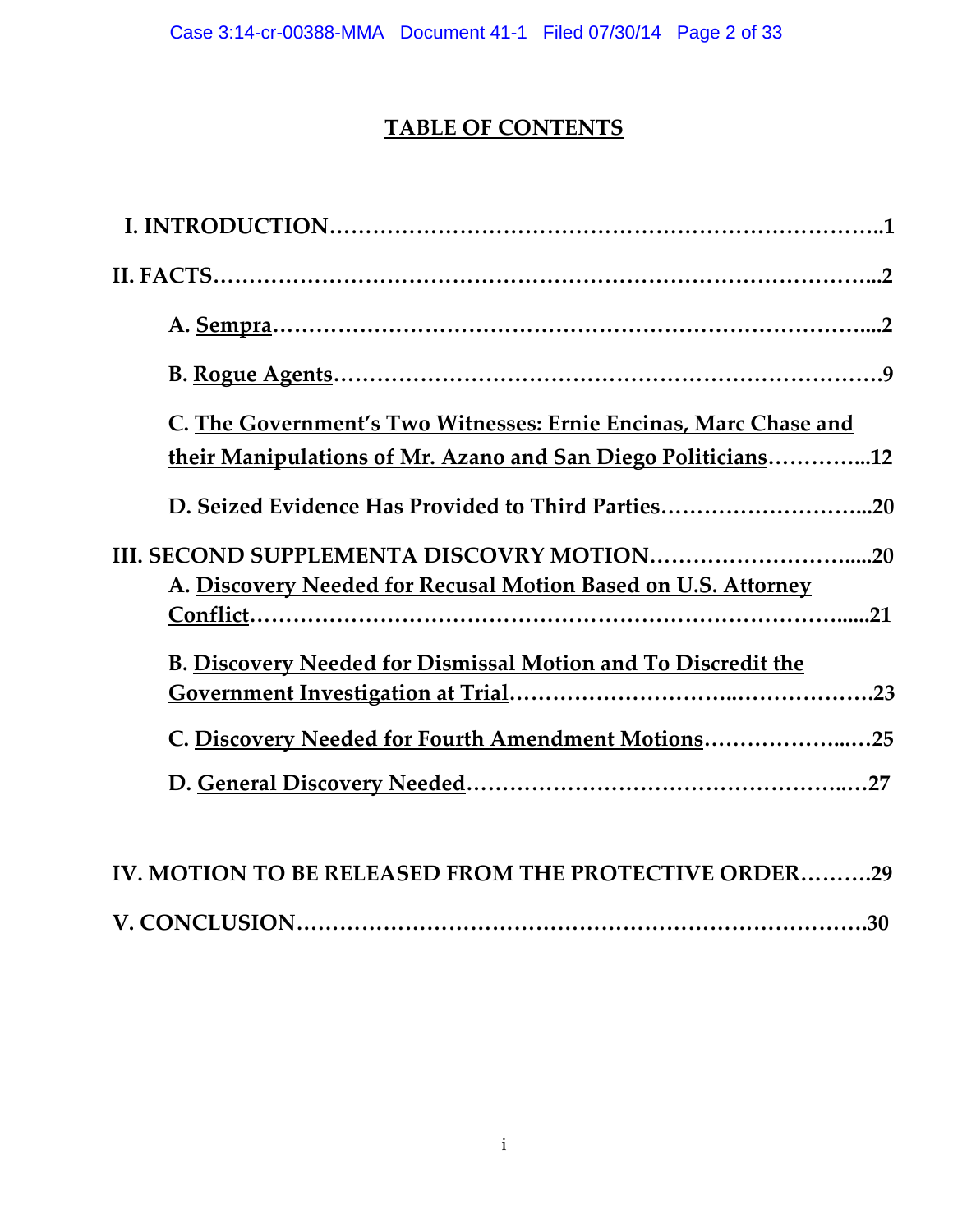# **TABLE OF AUTHORITIES**

#### **CONSTITUTIONAL AMENDMENTS**

|--|--|--|--|

#### **CASES**

| United States v. Sudikoff, 36 F. Supp. 2d 1196 (C.D. Cal. 1999)28 |  |
|-------------------------------------------------------------------|--|

#### **RULES**

|--|--|--|--|

#### **STATUTES**

|--|--|

#### **OTHER RESOURCES**

|--|--|--|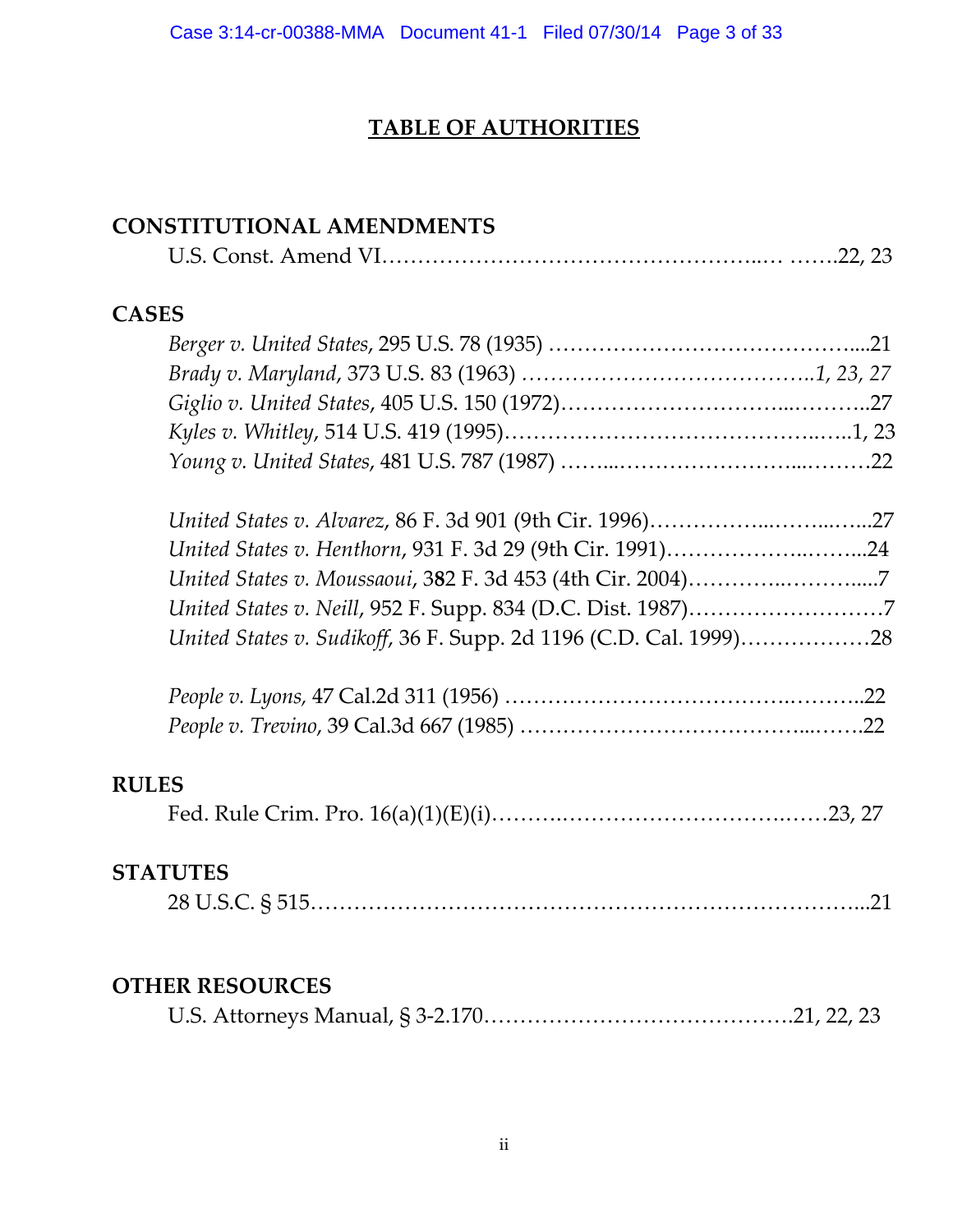#### **I.**

#### **INTRODUCTION**

2 3 4 5 6 7 8 9 10 11 12 13 14 15 16 17 18 19 20 21  $22$ 23 24 25 26 The government indicted Mr. Azano for a single count of violating campaign financing laws. The government has thus far produced a large volume of discovery to the defense, but there are significant documents and information that are missing. Mr. Azano now seeks Court intervention for additional discovery by filing this Second Supplemental Discovery Motion requesting these missing documents and information information required for several pretrial and trial motions. In motions Mr. Azano will argue that government misconduct, negligence, and ineptitude warrant relief. If there is a trial, he will also argue that government conduct (whether negligent or intentional) creates a reasonable doubt in this case and impeaches the testifying agents and officers. *See, e.g*. *Kyles v. Whitley,* 514 U.S. 419, 446-454 (1995) (discrediting the caliber of a police investigation is exculpatory and such evidence must be disclosed under *Brady v. Maryland*).  $//$  $/$  /  $/$ 

27 28

1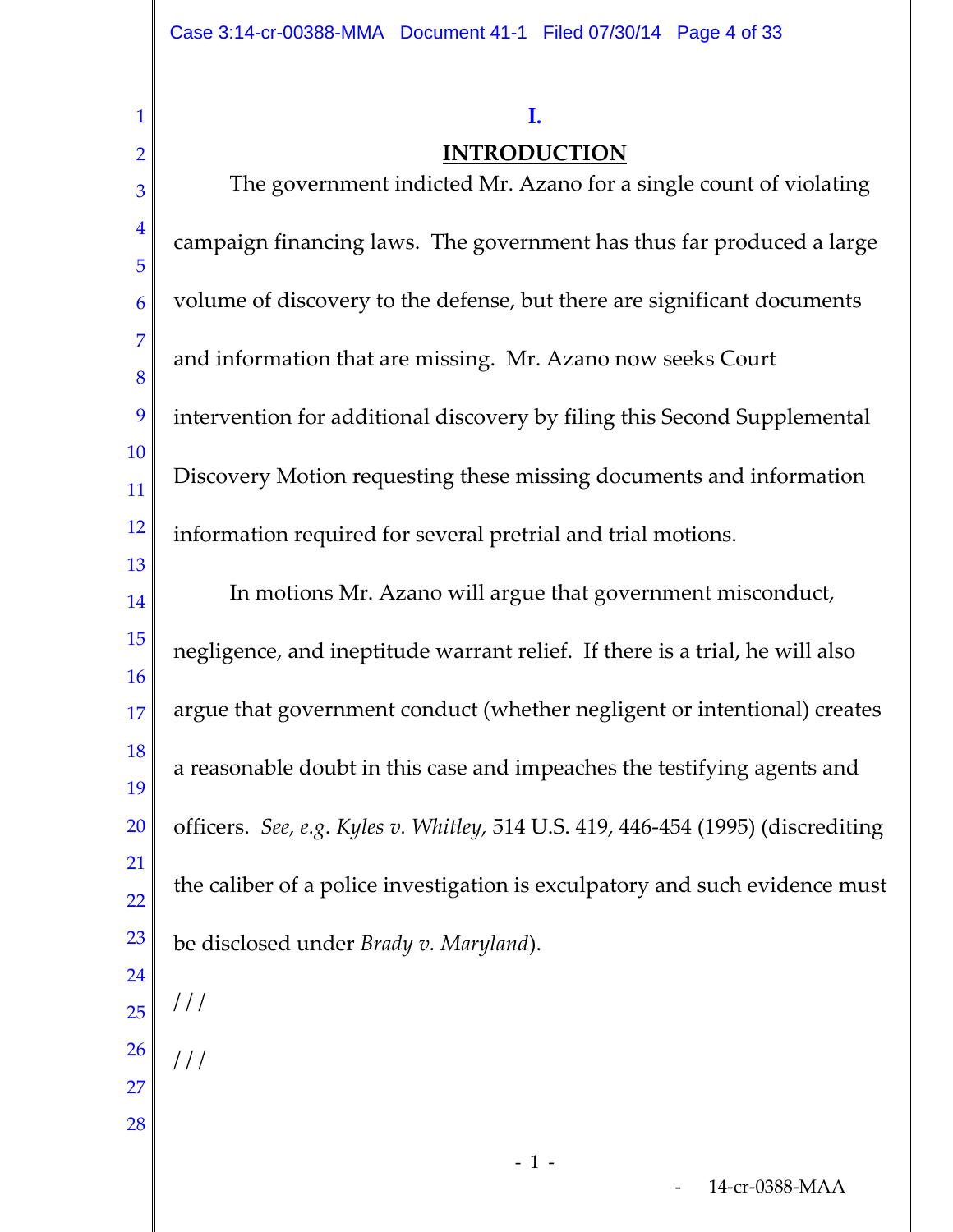#### **II.**

### **FACTS**

## **A. Sempra**

 Mr. Azano and Sempra Energy ("Sempra") have been litigating against each other in Mexico and the United States for years. The simple version of that litigation is that Mr. Azano assisted Ramon Sanchez-Ritchie in a civil case in Mexico, where Sempra has attempted to remove Mr. Sanchez-Ritchie from certain real estate near Ensenada, Baja California (the "Sanchez-Ritchie property"). Sempra covets the Sanchez-Ritchie property, which it needs to legally operate its liquefied natural gas terminal near Ensenada, Baja California, Mexico (the "Sempra LNG terminal"). Sempra (and/or its subsidiaries) has apparently spent close to a billion dollars on the Sempra LNG terminal. Mr. Sanchez-Ritchie has won all the court battles in Mexico and continues to own the property that Sempra covets for its billion dollar investment.

 

 

Ĩ.

<span id="page-4-0"></span> See, http://www.energy.ca.gov/lng/documents/costa\_azul/2006-07- 25\_Keller\_Costa\_Azul\_LNG\_Interagency.PDF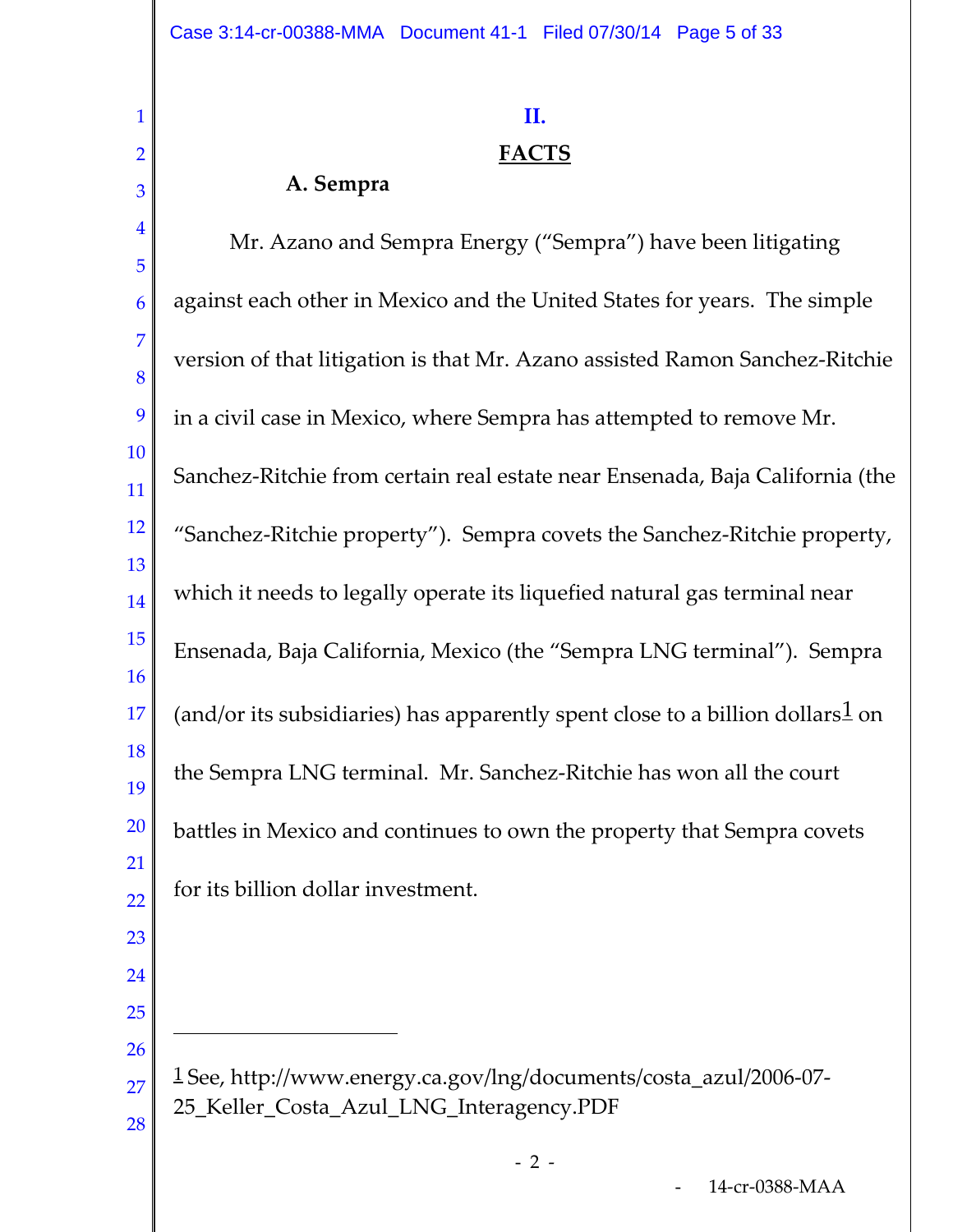<span id="page-5-0"></span>1 2 3 4 5 6 7 8  $\overline{Q}$ 10 11 12 13 14 15 16 17 18 19 20 21 22 23 24 25 26 27 28 Mr. Sanchez-Ritchie sued Sempra in the United States District Court for the Southern District of California in case 10-cv-1513-CAB. On September 18, 2012 Sempra counter-claimed and added Mr. Azano as a counter-defendant, alleging RICO violations based on bribery and extortion (which are false). On October 13, 2013, Judge Bencievengo dismissed the Counter-Claim in its entirety and with prejudice. The discovery provided by the government to date reveals that the U.S. Attorney investigated Sempra for Foreign Corrupt Practices Act ("FCPA") violations in the Spring of 2011, in the middle of the Azano-Sempra litigation. Those allegations were based on suspicions that Sempra engaged in bribery of Mexican officials related to the Sempra LNG terminal. Although heavily redacted, the discovery shows that on March 15, 2011 an FBI-302[2](#page-5-0) reported that the evidence "clearly" indicated "the existence of a *quid pro quo* arrangement" with regard to a \$7 million trust created by Sempra "in exchange for key permits required from the City of 2 An "FBI-302" is a report used by the FBI to record investigative activity. - - 3 ī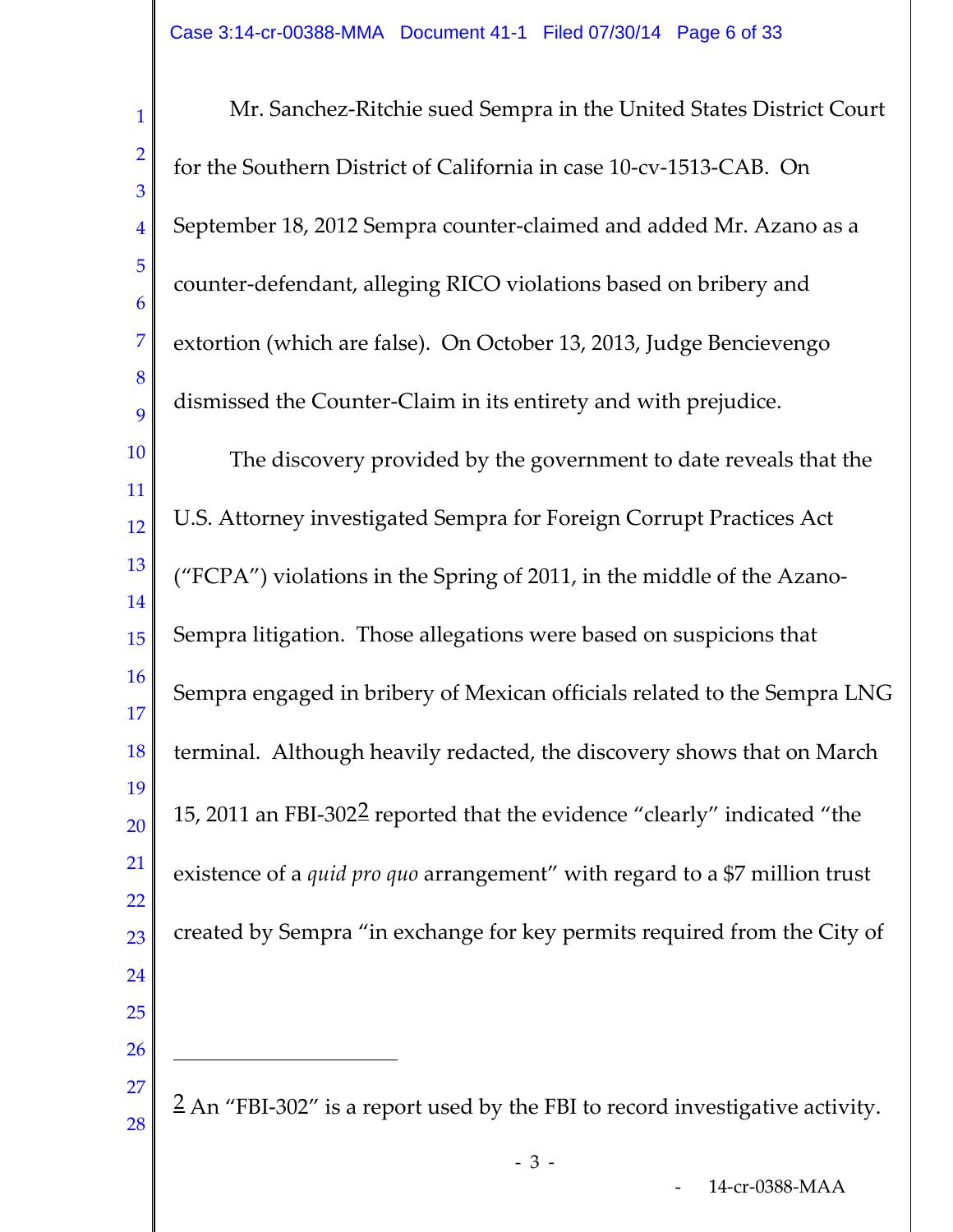Ensenada to build the Sempra LNG plant." The FBI recommended opening a full FCPA investigation of Sempra.

1

2

3

<span id="page-6-0"></span>4 5 6 7 8 9 10 11 12 13 14 15 16 17 18 19 20 21 22 23 24 25 26 27 28 According to another FBI-302, approximately six weeks later, on April 29, 2011, lawyers from the Jones Day law firm met with the Deputy Chief of the DOJ Fraud Section, an Assistant U.S. Attorney, and an SEC attorney (all names are redacted from the discovery, but as noted below, news reports state the names of the participants). The Jones Day firm reported that their investigation of their client showed no wrongdoing. A Jones Day attorney (apparently, the name is redacted) then "renewed his request" that the DOJ investigate a person whose name is redacted. Discovery and press reports clarify that Robert S. Brewer, Jr.<sup>[3](#page-6-0)</sup> and Jones Day asked the DOJ to investigate Mr. Azano for the exact same allegations Sempra later brought in their counter-claim and which Judge Bencivengo dismissed. Less than two weeks after the FBI-302 documenting the April 29, 2011 meeting was written, on June 1, 2011 U.S. Attorney Laura Duffy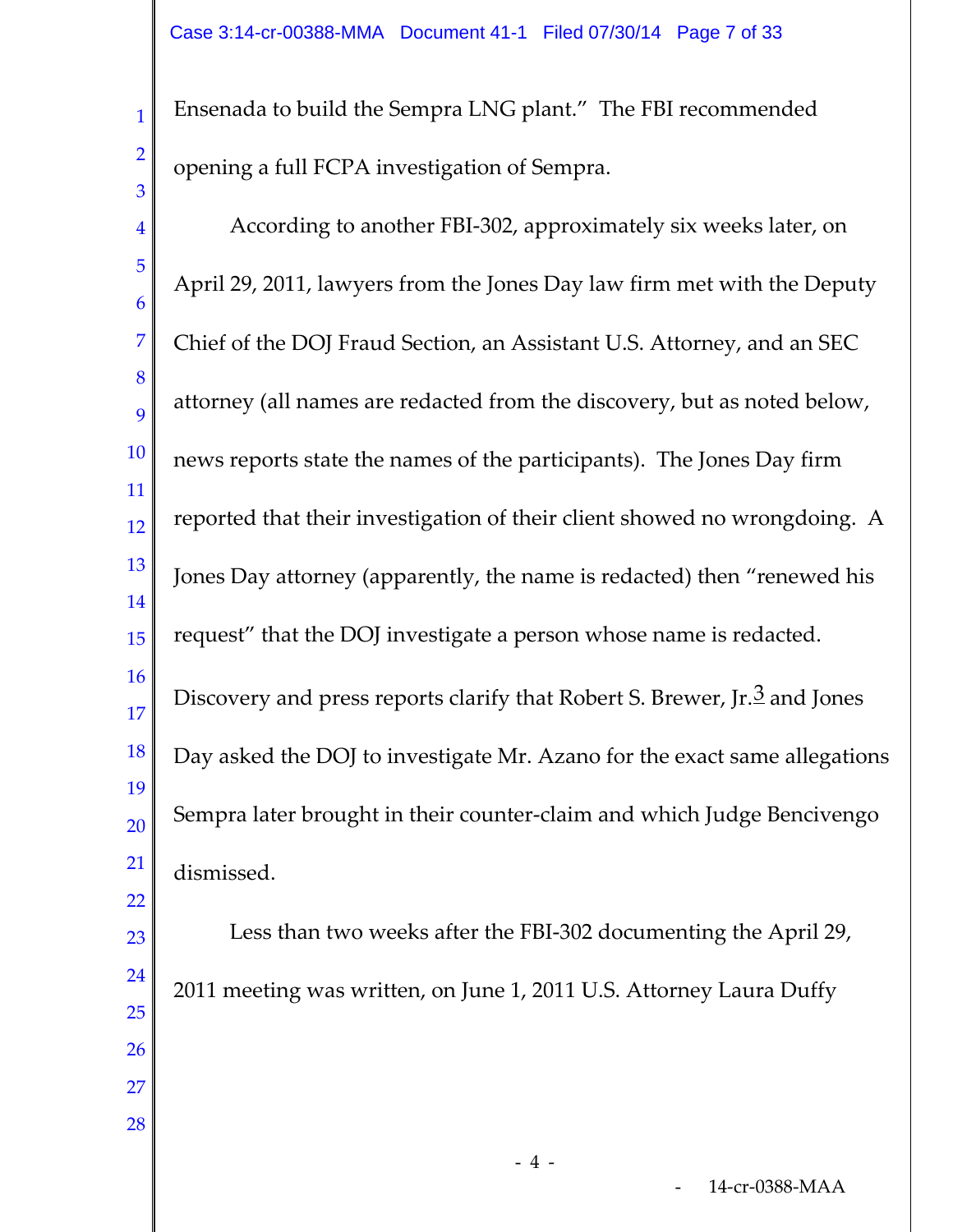<span id="page-7-1"></span><span id="page-7-0"></span>1 2 3 4 5 6 7 8 9 10 11 12 13 14 15 16 17 18 19 20 21 22 23 24 25 26 27 28 wrote Robert S. Brewer, Jr.  $\frac{4}{3}$  $\frac{4}{3}$  $\frac{4}{3}$  of Jones Day a letter apparently co-signed by Deputy Chief of the Fraud Section at Main Justice, Charles LaBella (Mr. Brewer's former law partner) advising that they were dropping their Sempra investigation after the internal self-investigation and presentation by Mr. Brewer and Jones Day. Within a few weeks, the U.S. Attorney filed an Application for Order Authorizing Disclosure of Subscriber and Other Information (the "Application") in case 11 MC 0853, signed by Assistant U.S. Attorney Timothy Perry on behalf of U.S. Attorney Laura Duffy.<sup>[5](#page-7-1)</sup> The Application parrots almost verbatim the now dismissed Sempra allegations about  $\frac{3}{2}$  Mr. Brewer also defended Sempra against whistleblower allegations regarding the FCPA violations discussed above.  $\frac{4}{3}$  In addition to convincing the government on behalf of Sempra to investigate the spurious and later dismissed claims against Mr. Azano, Mr. Brewer appeared before this Court in a personal capacity, while a candidate for DA. He asked this Court to release from a protective order a letter of reference written on behalf of Mr. Azano's son by DA Dumanis. At that time, Mr. Brewer repeated false accusations that Ms. Dumanis may have had a *quid pro quo* relationship with Mr. Azano. As noted below (*see*, footnote 6) , DA Dumanis has denied any such relationship and the letter itself dispels any notion that it was written for any reason other than as a favor after she was manipulated by the government's informant, Ernie Encinas. ī *(Footnote cont'd from previous page.)*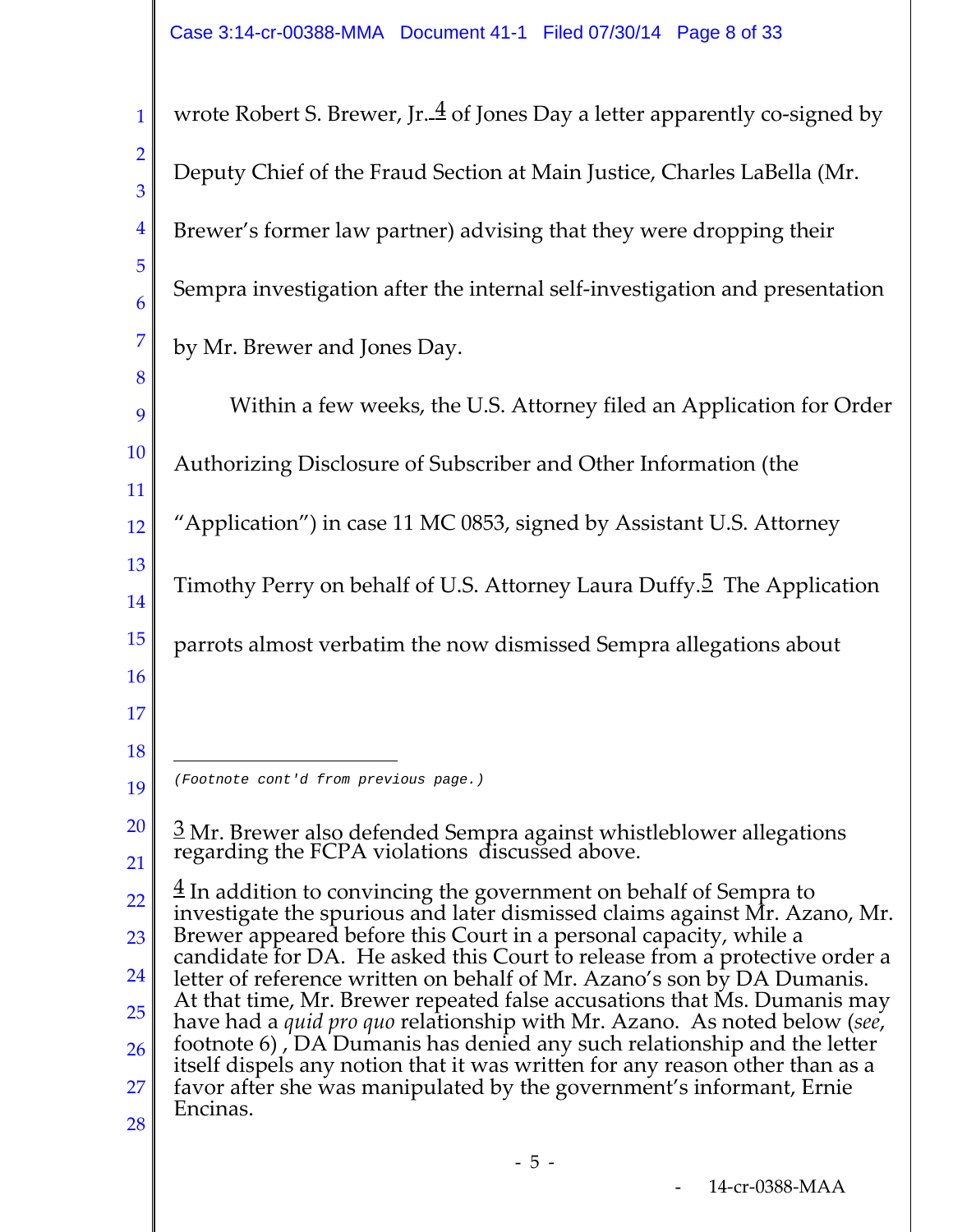2

3

4

bribery and extortion. The Application also asserts that "Agents of Sempra are in possession of an email chain in which Azano participated." (11 MC 0853 Application, page 5, lines 9-10.)

5 6 7 8 9 10 11 12 13 14 15 16 17 18 19 20 21 22 23 24 25 26 Mr. Azano believes that those "Agents of Sempra" illegally obtained that email chain (which may contain privileged communications), and in any event the U.S. Attorney's Office appears to have not told the Magistrate Judge the provenance of the e-mail chain. The government cites that "email chain" in at least 8 pleadings filed with this Court asking for permission to perform searches but seems to never have explained how Sempra (much less the government) obtained that email chain. Because the Application in large part merely regurgitates the allegations of bribery and extortion that were dismissed by Judge Bencivengo, it gives -- at the very least -- the appearance that the U.S. Attorney's Office is acting on behalf of Sempra against Sempra's perceived antagonist, Mr. Azano. Furthermore, the Application affirmatively Ĩ. *(Footnote cont'd from previous page.)*

<sup>27</sup> 28  $\frac{5}{2}$  The Application appears to be the first use of judicially authorized investigative tool in the investigation of Mr. Azano.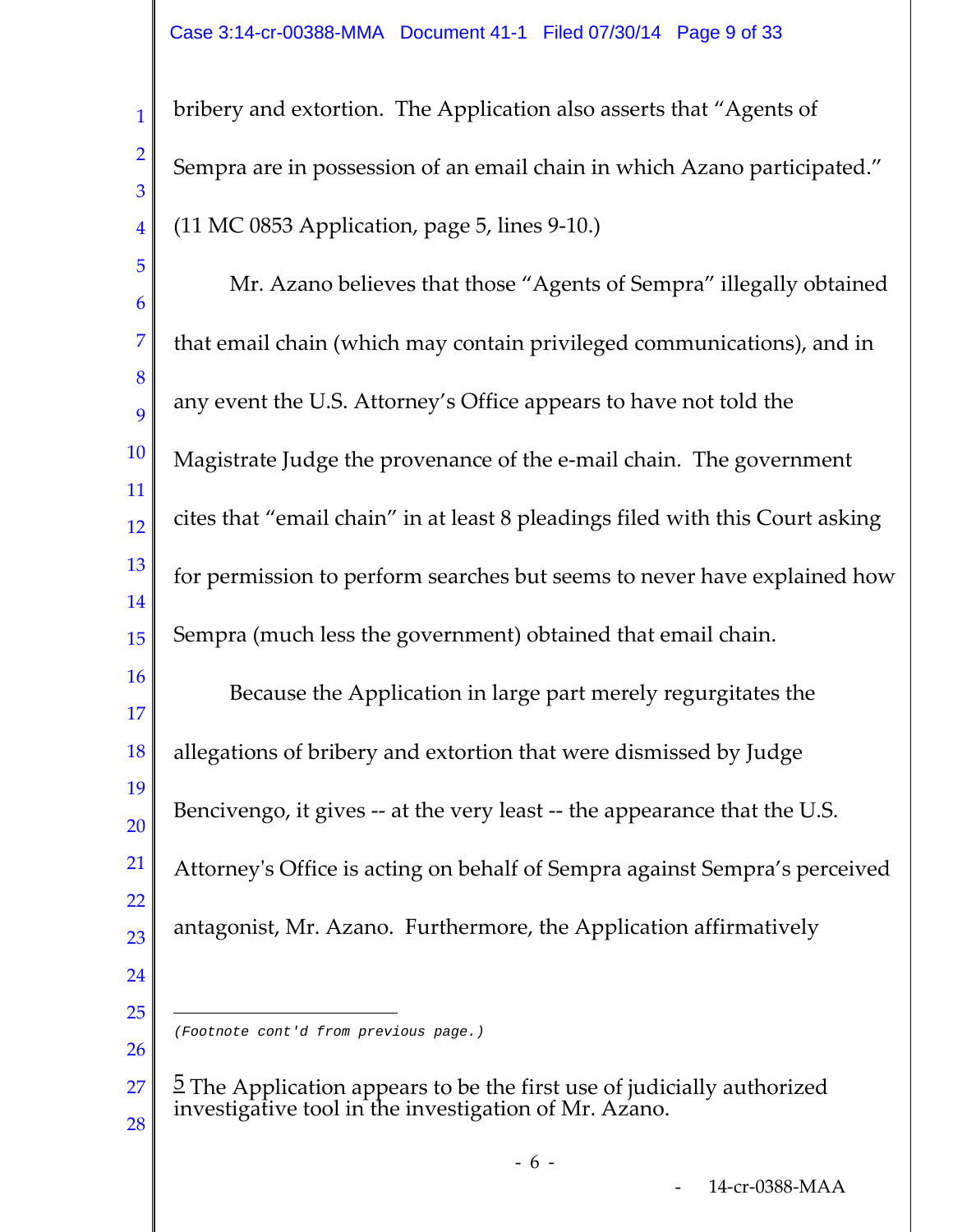1 2 3 4 5 6 7 8 9 10 11 12 13 14 15 16 17 18 19 20 21 22 23 24 25 26 27 28 misrepresents that "the prosecution team involved in that investigation [of Sempra] does not overlap with the team handling the investigation of Azano and others." (11 MC 0853 Application, page 5, lines 14-20.) A cursory review of the discovery, however, reveals that the same FBI special agent who recommended a full FCPA investigation of Sempra is *the same agent who continues to act as case agent on Mr. Azano's case*. That agent stated on tape that she had learned of Mr. Azano while investigating Sempra. *See*, recording 2737049.0003 produced in discovery, at approximately 6:05. The application does not clarify what "prosecution team" means, but case law show that the Department of Justice includes FBI agents when describing a "prosecution team." *See*, *e.g*. *United States v. Neill*, 952 F. Supp. 834, 838 (D.C. Dist. 1987) (IRS Special Agent member of "prosecution team"); *United States v. Moussaoui*, 3**8**2 F. 3d 453, 460 (4th Cir. 2004) (members of the "prosecution team" included FBI Special Agents). In or about August 2012, the government asked the Court for and obtained a delayed-notification (or, "Sneak and Peak") warrant allowing them to search offices used by Mr. Azano. Among other things, the affidavit to support the Sneak and Peek Warrant argued the same Sempra

- - 7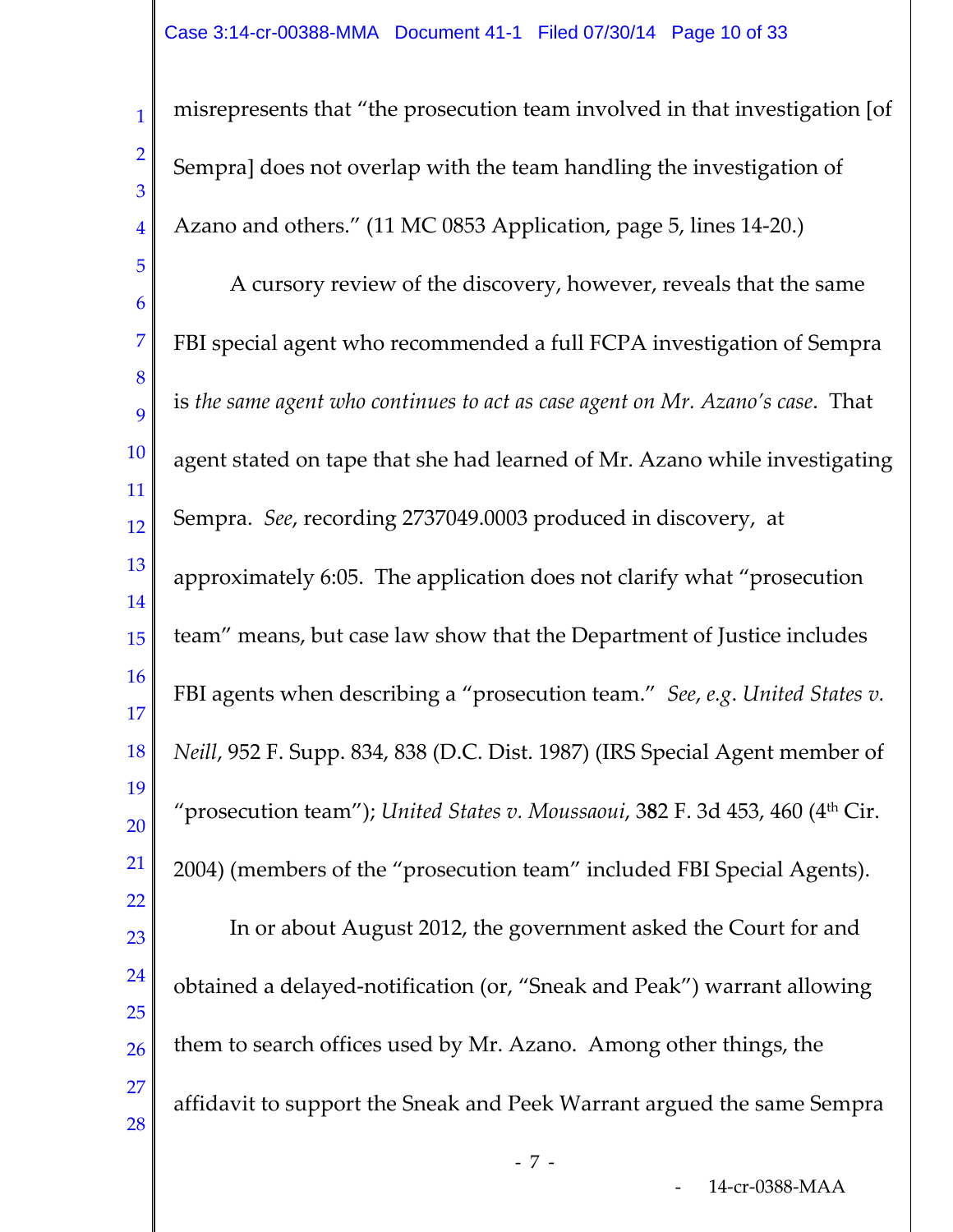1 2 3 4 5 6 7 8 9 allegations (dismissed by Judge Bencievengo) in order to justify the secret search. That warrant (which will be the subject of a later motion to suppress) makes numerous and significant material misrepresentations and omissions, including misstatements of law (characterizing innocuous conduct as criminal) and misstatements of fact based upon implausible and illogical inferences.

10 11 12 13 14 15 16 17 18 19 20 21 22 23 24 Finally, the Chief of Corporate Security at Sempra is Dan Dzwilewski, formerly the Special Agent in Charge of the FBI in San Diego from 2003-2007. $\frac{6}{5}$  $\frac{6}{5}$  $\frac{6}{5}$  During that time, he was presumably the supervisor for some or all of the case agents in this case earlier in their careers. In sum, the evidence available to the defense gives at least the appearance of the government pursuing Mr. Azano on behalf of Sempra, after dismissing the Sempra investigation based on Sempra's investigation of itself.<sup> $\mathbb Z$ </sup> The government has also created the appearance of misleading 6 *See* Mr. Dzwilewski's profile on Linkedin: Ĩ.

<span id="page-10-0"></span><sup>25</sup> [https://www.linkedin.com/pub/dan-dzwilewski/12/a50/343\)](https://www.linkedin.com/pub/dan-dzwilewski/12/a50/343).

<span id="page-10-1"></span><sup>26</sup> 27  $\angle$  The local media has reported on this extensively, and has noted that this fails the "smell test." In any event, the SEC appears to have reopened the investigation of Sempra. *See*,

<sup>28</sup> [http://www.10news.com/news/investigations/sec-begins-new-probe-into-](http://www.10news.com/news/investigations/sec-begins-new-probe-into-sempra-energy-over-bribery-allegations-031714)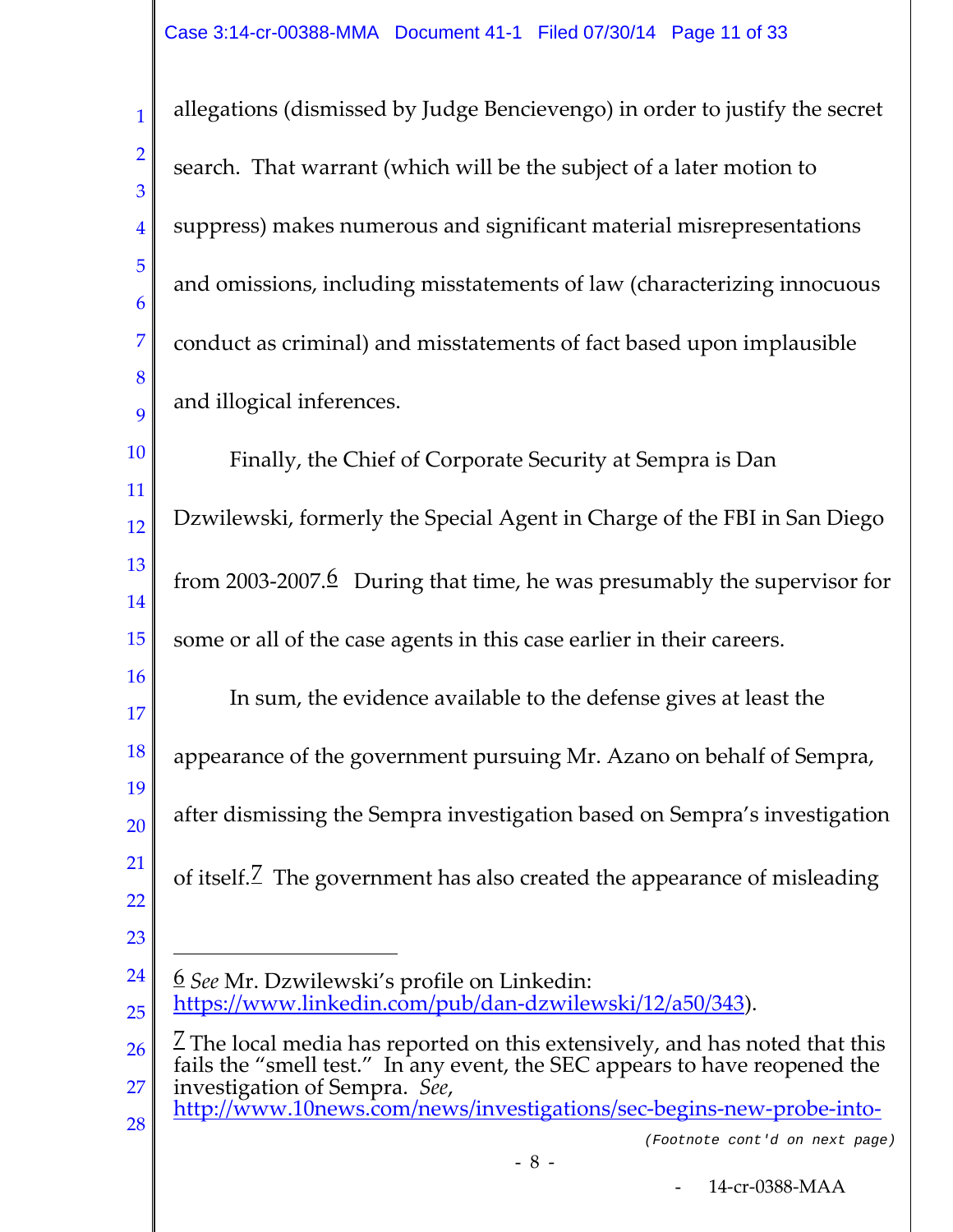the Court to obtain Court ordered warrants and orders allowing the search of Mr. Azano's property just after dismissing the Sempra allegations. If that appearance of conflict arises to an actual conflict, the defense will move for various remedies. However, as noted below, the simple appearance of that conflict supports additional discovery.

#### **B. Rogue Agents**

1

2

3

4

5

6

7

8

9

22

26

10 11 12 13 14 15 16 17 18 19 20 21 For years, the Department of Homeland Security ("DHS") has engaged in a wide ranging, baseless, and bullying investigation of Mr. Azano. Citing unnamed confidential sources, DHS has investigated Mr. Azano for a wide range of offenses that he did not commit, including gun running, money laundering, and other serious crimes. Neither agency has ever found any evidence of such crimes - because none exists - and in the Spring of 2013 Mr. Azano wrote a letter of complaint to DHS regarding the harassment.

23 24 25 Despite not finding any evidence of any crime, DHS continued to harass Mr. Azano, his family, and his employees. For instance, defense

28 [sempra-energy-over-bribery-allegations-031714](http://www.10news.com/news/investigations/sec-begins-new-probe-into-sempra-energy-over-bribery-allegations-031714) (Naming Jones Day and *(Footnote cont'd on next page)*

<sup>27</sup> Ĩ. *(Footnote cont'd from previous page.)*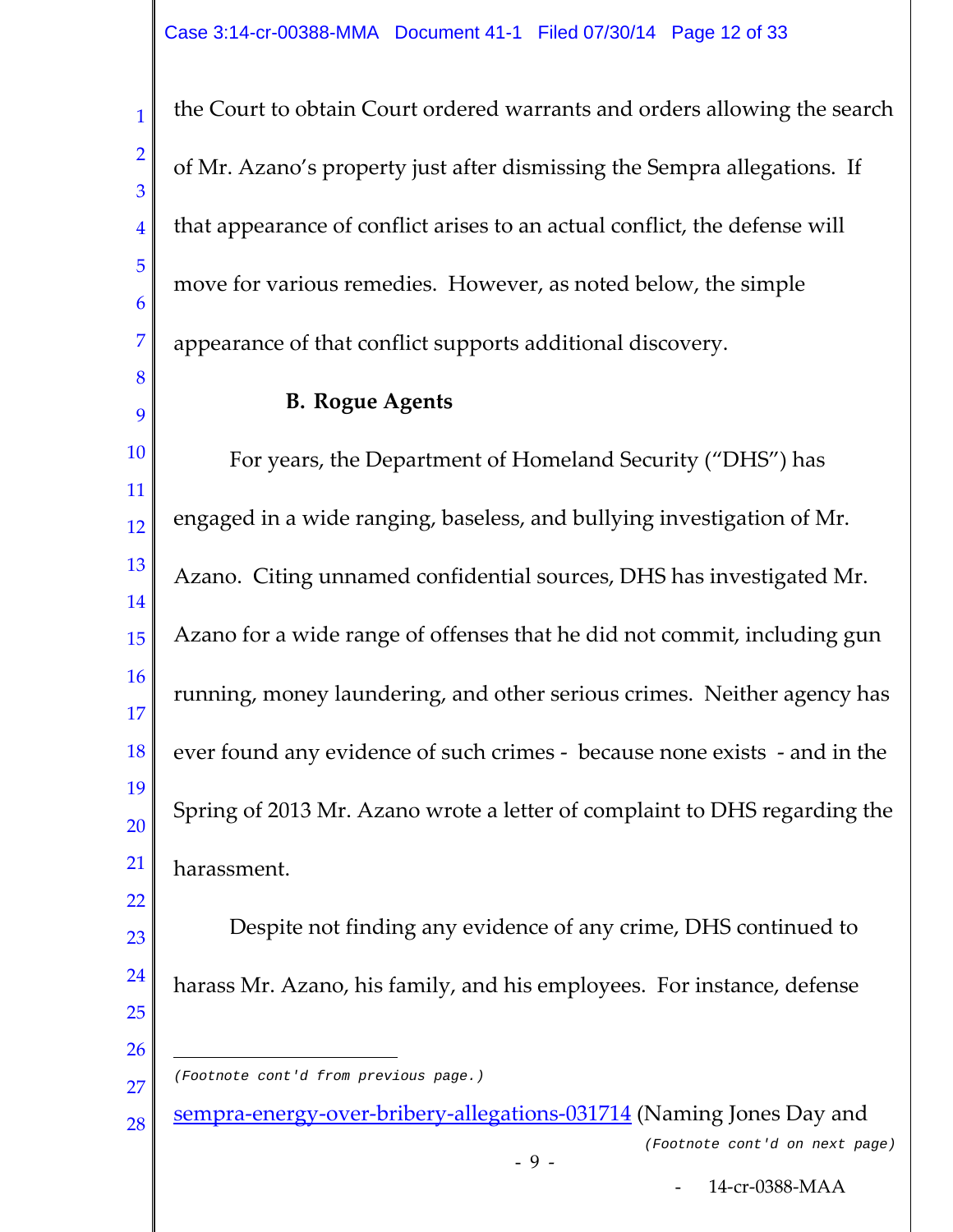1 4 5 7 8 12 investigation has revealed that in July 2012 DHS agets came to the home of a pilot who worked for Mr. Azano. According to Mr. Azano's pilot, the agents then began a series of harassing calls as well. DHS asked the pilot to become a paid informant, promising that he would get a percentage of any money seized from Mr. Azano. DHS also asked the pilot to illegally search Mr. Azano's personal belongings for them. The discovery notes that the DHS agent was Special Agent John Chakwin (Homeland Security Investigations).

13 14 15 16 17 18 19 20 21 22 23 24 25 When Mr. Azano's pilot informed DHS that he had never seen any illegal activity by Mr. Azano, DHS offered to clear up "anything from your past." Mr. Azano's pilot said that he would tell them about any crime he saw, but he knew of no criminal conduct by Mr. Azano. DHS agents continued harassing the pilot, and even gave him a phone to use to call DHS agents. Among other threats, the agents told the pilot that "you are refusing to cooperate and you will go down with [Mr.] Azano when he goes to the grand jury." Those agents stated that Mr. Azano was

26

27

28

2

3

6

9

10

11

Mr. Brewer as the attorneys involved).

ī *(Footnote cont'd from previous page.)*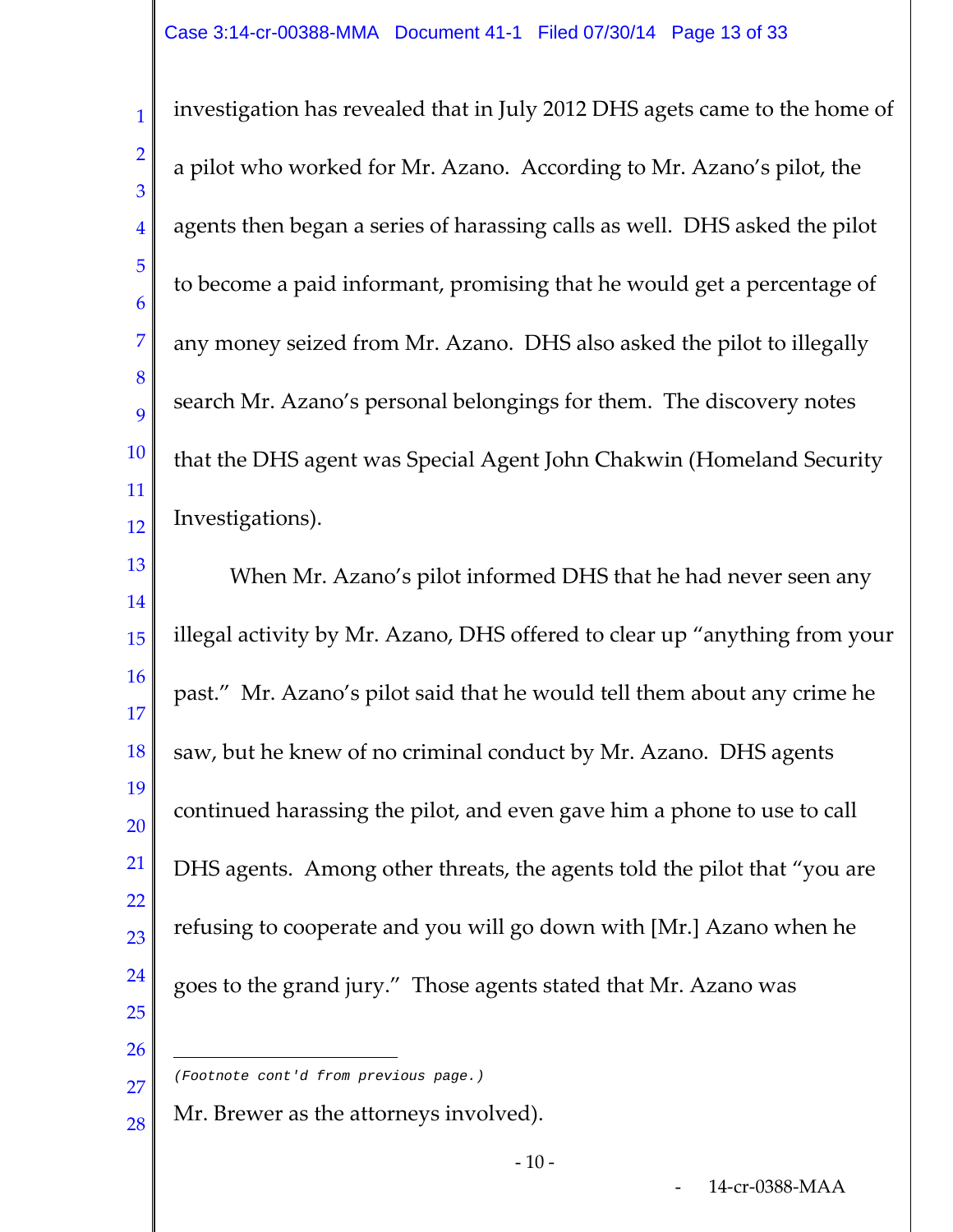2

3

dangerous to the pilot and went so far as to frighten the pilot's children. The agents continued harassing the pilot for months.

4 5 6 7 8 9 10 11 12 13 14 15 The pilot asked the agents to stop harassing him and his family, and stopped returning their calls. In response, the agents pounded on the door to the pilot's home, scaring his wife and children. The agents told the pilot that because the pilot was not returning their calls they thought Mr. Azano had killed him. The agents said if the pilot did not keep in contact, they would return to his house, walk in his office, or do whatever they wanted to see him. The pilot has stated again and again that he has never seen Mr. Azano do anything suspicious or illegal.

16 17 18 19 20 21 22 23 Other government harassment included patting down Mr. Azano's very young child, extended border searches, and other acts. Other pilots and employees have heard DHS ICE agents falsely accusing Mr. Azano of being an arms dealer, and those false accusations seem to have found their way into DHS/ICE computer systems.

24 25 26 27 28 The DHS investigation seems to stem from at least one mysterious and unnamed "Source of Information" ("SOI"). That SOI noted only that Mr. Azano is wealthy and travels a lot. *See* discovery produced at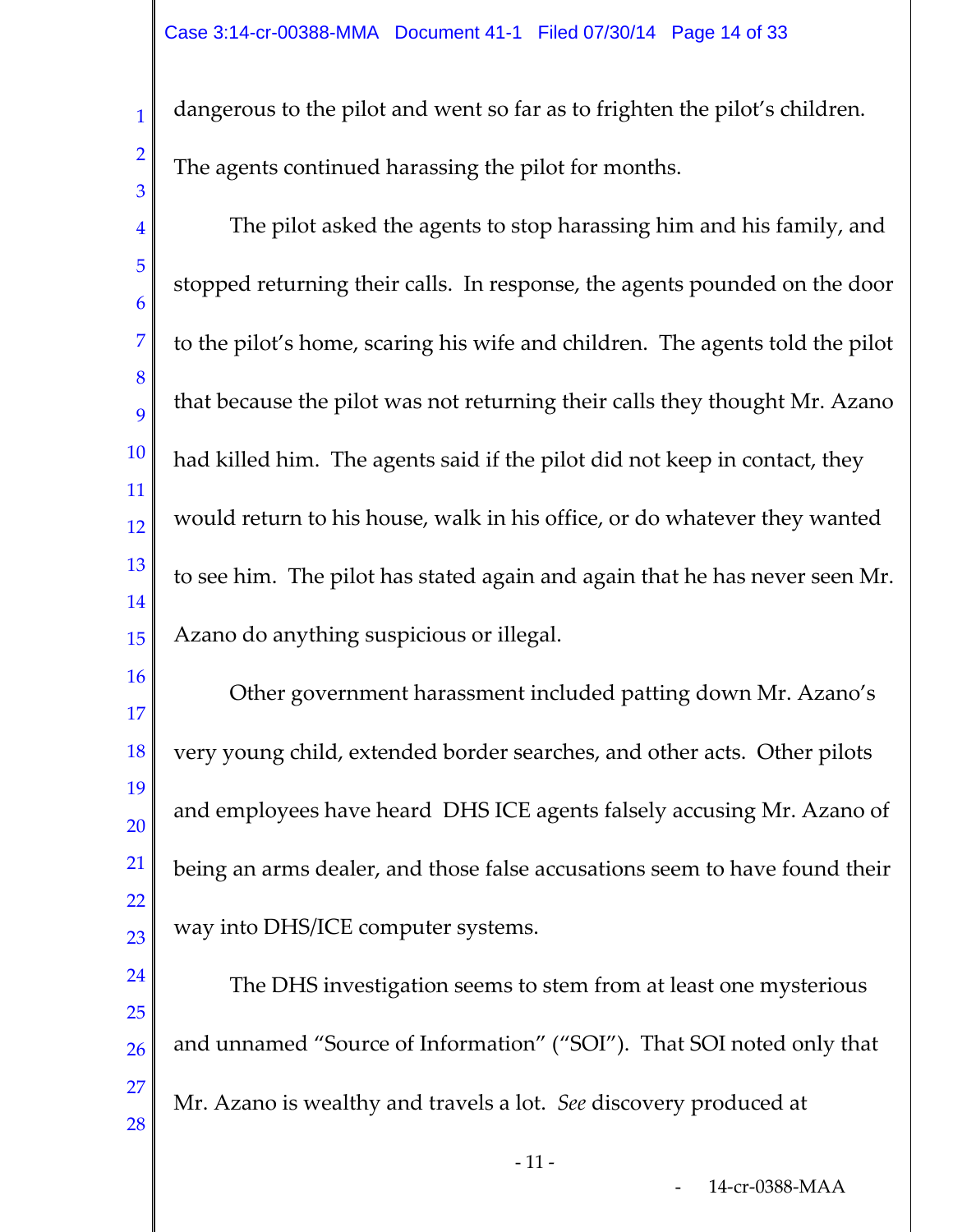1 2 3 4 5 6 EM\_AGT RPT\_ROIs\_000065, 000090, 001312.[8](#page-14-0) The defense, below, is asking for discovery about that SOI(s). **C. The Government's Two Witnesses: Ernie Encinas, Marc Chase and Their Manipulation of Mr. Azano and San Diego Politicians**

The government has two important witnesses, Ernie Encinas

8 9 10 11 12 ("Encinas") and Marc Chase ("Chase"). Encinas was a contractor whose company provided security services for Mr. Azano and his family but who never participated in any other business of Mr. Azano. Encinas had been

13 with San Diego Police Department ("SDPD") for over 30 years and owned

14 a business called Coastline Protection and Investigations, Inc.

16 ("Coastline"). Through Coastline and other businesses, Encinas provided

17 security guards and consulting services to establishments that were, or

19 which hoped to become, licensed to serve alcohol, including several bars

and nightclubs in the Gas Lamp District. *See*, EM\_PLDGS\_00000195.

23

15

18

20

21

22

7

24

Ĩ.

<span id="page-14-0"></span>25 26 27 28  $8$  Other DHS reports note "a SOI" that may or may not be the same SOI related to the purported information about Mr. Azano. *See*, discovery produced as EM\_AGT RPT\_ROIs\_1491-1548, 1549-1567. As noted below, the defense is entitled to discover the identity of this SOI and/or whether this is the same SOI throughout this case.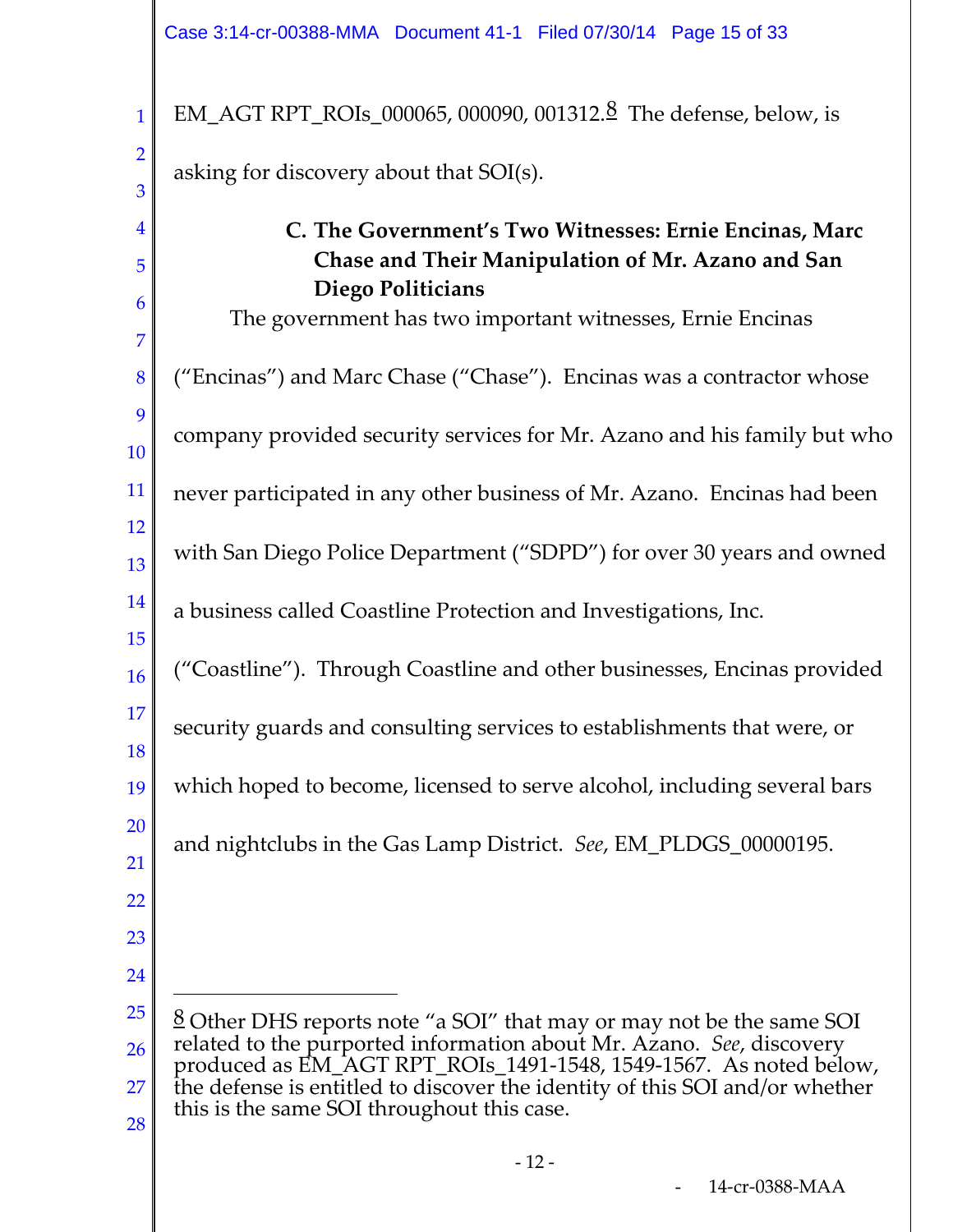1 2 3 4 5 6 7 8 9 10 11 12 13 14 15 16 17 18 19 20 21 22 23 Encinas was aware that Mr. Azano was very generous and regularly donated hundreds of thousands of dollars to worthy causes.<sup>[9](#page-15-0)</sup> Mr. Azano became concerned about police widows, and asked Encinas to whom he should donate \$100,000 to benefit them; Encinas had a "better" idea: he told Mr. Azano to help the campaign of a "friend" running for political office who would help police widows. As Encinas later admitted to the FBI when asked why Mr. Azano donated to DA Dumanis: "Because of me. Bonnie is a friend of mine." Encinas later explained that he thought she would help him in Encinas's business in the Gas Lamp District. *See*, 2737049.003, at approx. 13:00 minutes. In June 2013, the FBI told the court "[t]here is probable cause to conclude that Encinas has sought to corruptly influence the SDPD through bribes." *See*, EM\_PLDGS\_00000245 ("Wiretap Application"). The Wiretap Application argues that the government has evidence of corruption by

Ĩ.

<span id="page-15-0"></span><sup>24</sup> 25 26 27 28 9 For instance, Mr. Azano donated: \$75,000 in 2011 for tsunami relief/Asian Film Festival; \$50,000 to a grade school in 2011; \$250,000 in 2009 to a child in Mexico needing medical treatment; \$10,000 in 2011 to a law enforcement foundation, among other things. He never sought or received publicity for these acts of charity.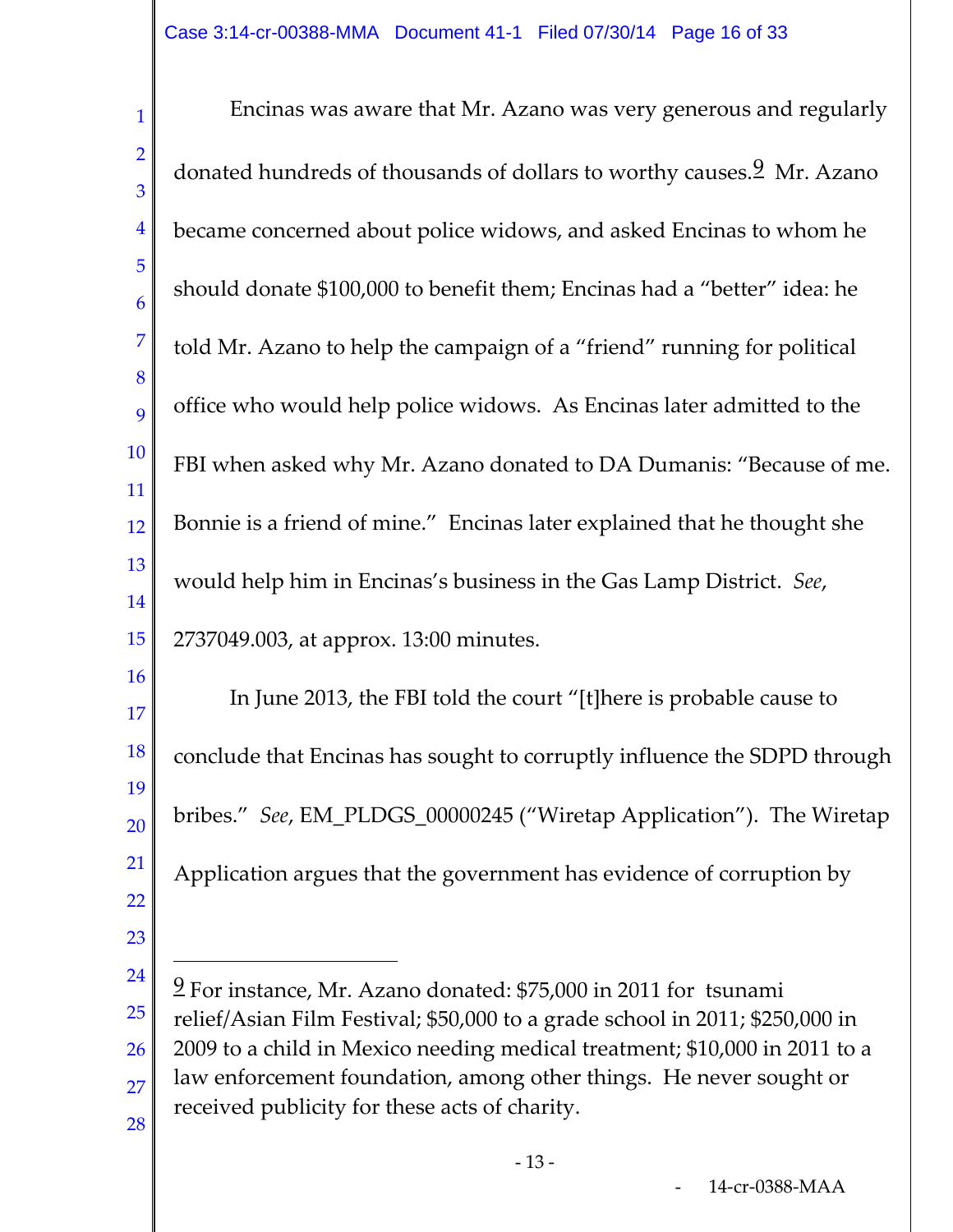2

3

4

5

6

Encinas. According to the Wiretap Application, at least one SDPD officer stated that Encinas "suggested that because of campaign contributions he and others had made to a local elected official, his clients were going to get what they wanted."

7 8 9 10 11 12 13 14 15 16 17 18 19 20 21 22 23 24 25 26 27 28 The FBI's belief that Encinas bribed and manipulated political figures does not only impeach Encinas's credibility; it also affirmatively exculpates Mr. Azano. There is no logical reason that Encinas would limit his manipulation to politicians. Indeed, by October 2013, the FBI concluded in an affidavit for a search warrant: On behalf of his clients Encinas has lobbied both the SDPD and [former Mayor] Filner for among other things licensing for a large downtown night club. Insofar as Encinas perceives Azano's illegal campaign contributions to have earned him special access to Filner these lobbying activities reflect Encinas's motive and state of mind in committing the campaign finance fraud. Among the politicians who Encinas manipulated is DA Bonnie Dumanis. For instance, Encinas had Dumanis write a letter of reference for Mr. Azano's son, despite the fact that DA Dumanis had never met the - 14 -14-cr-0388-MAA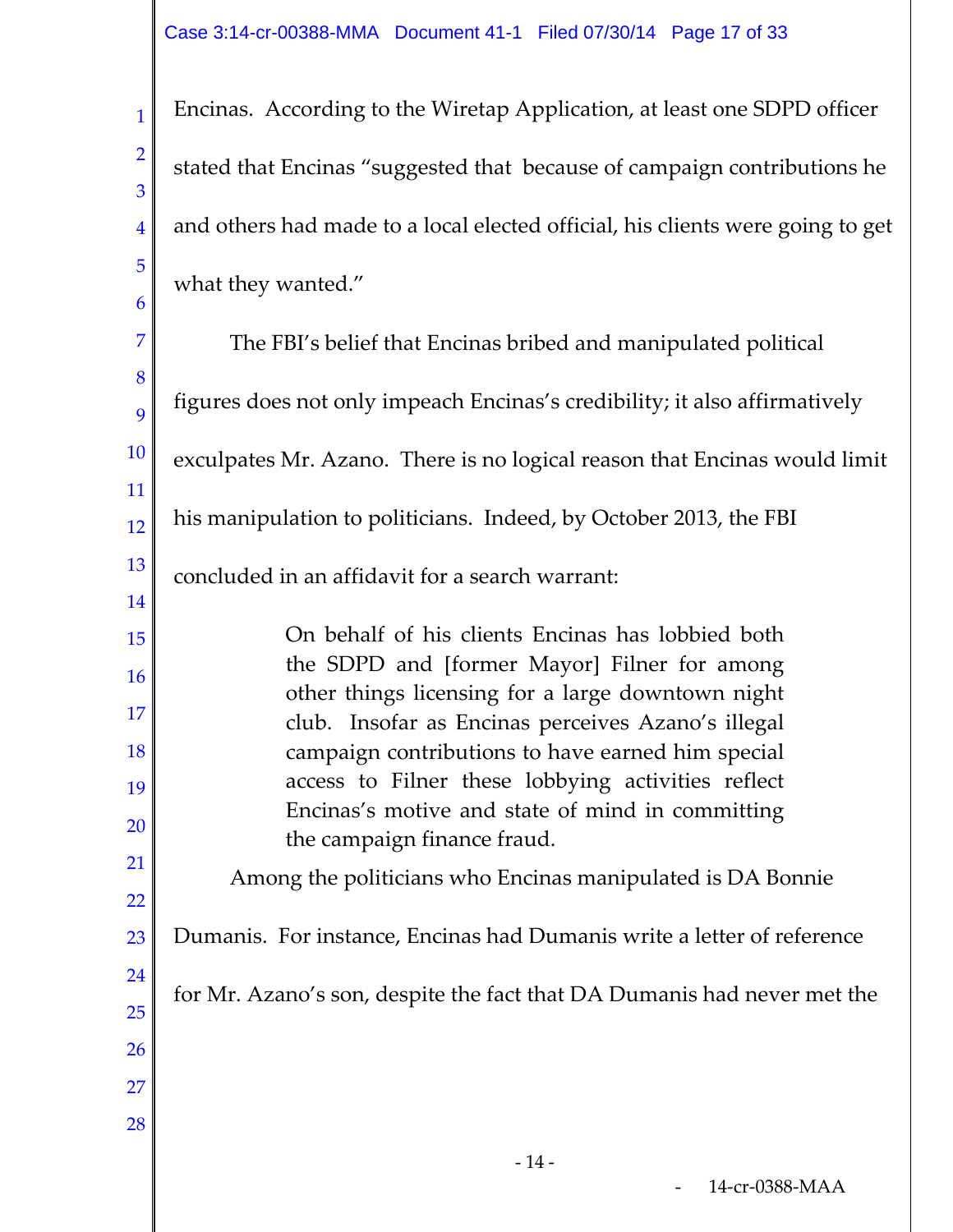3

6

1 4 5 son. $10$  DA Dumanis denied writing that letter at the request of Mr. Azano, and instead wrote the letter at the request of Encinas. Discovery also shows that DA Dumanis called Encinas during the investigation. *Call*  $2366.11$ 

<span id="page-17-1"></span><span id="page-17-0"></span>7 8 9 10 11 12 13 14 15 16 17 18 19 20 21 22 23 24 25 26 27 28 Encinas's motive to support elected officials is plain from the discovery: he wanted their support to further his business in the Gas Lamp District (which it bears repeating had nothing to do with Mr. Azano) and he used Mr. Azano to financially support those politicians. For instance, Encinas viewed Mr. Azano as his "main money guy." He also bragged about "his resources" to support politicians and their support of his business, as when he complained about the SDPD Vice Squad harassing him, "but that, ya know, had Bonnie been there [elected mayor], ya know,  $10$  According to the Union Tribune, "In her television appearance [DA Dumanis] said she did not personally know the younger Azano. She said she wrote the letter at the request of Ernesto "Ernie" Encinas, a retired San Diego police detective who worked for Azano." *See*, [http://www.utsandiego.com/news/2014/Jul/09/dumanis-release-azano](http://www.utsandiego.com/news/2014/Jul/09/dumanis-release-azano-letter/?%23article-copy)[letter/?#article-copy](http://www.utsandiego.com/news/2014/Jul/09/dumanis-release-azano-letter/?%23article-copy)  $11$  There is no evidence in the discovery that DA Dumanis ever did anything illegal, corrupt, or unethical. Other than meeting Mr. Azano, DA Dumanis had no relationship of any sort with him or his family. It bears ī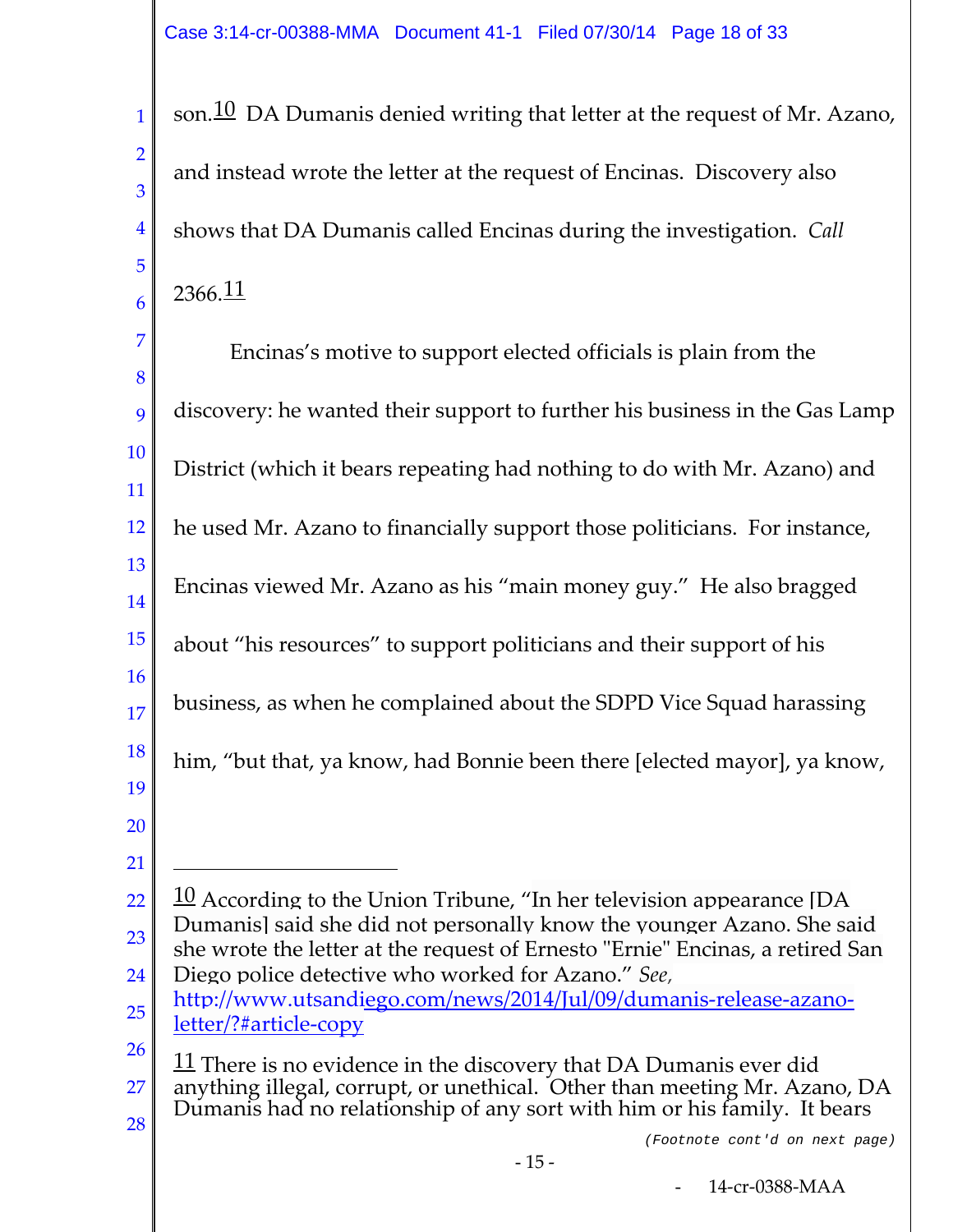2

3

4

5

6

Bonnie would have been taking care of business for me." He also claimed that Carl DeMaio "wanted my support" and "had – had I put all my en all my resources to uh, DeMaio, there's a good chance he coulda won." *See*, 13-57-10 02187-001 at approx. 14:00.

7 8 9 10 11 12 13 14 15 16 17 18 19 20 The federal government ultimately turned Encinas into a confidential informant before charging him with any crime. After codefendant Ravi Singh was arrested, Encinas discussed that arrest with Mr. Azano while secretly recording him. Although Encinas had been well prepared to try to obtain an admission, Mr. Azano repeatedly denied any involvement in paying Mr. Singh for any campaign conduct or otherwise violating the law. When Encinas asks what he should tell law enforcement, Mr. Azano tells him that he would be happy to clarify anything. See 2373049.002.wav.

21 22 23 24 25 26 Likewise, Encinas also tried to trick Mr. Singh into saying he or Mr. Azano had violated election laws. Mr. Singh advised Encinas that any payment for his services related to the upcoming Dumanis DA reelection

- 27 Ĩ. *(Footnote cont'd from previous page.)*
- 28 noting that Encinas was able deceive and manipulate her as well as others, *(Footnote cont'd on next page)*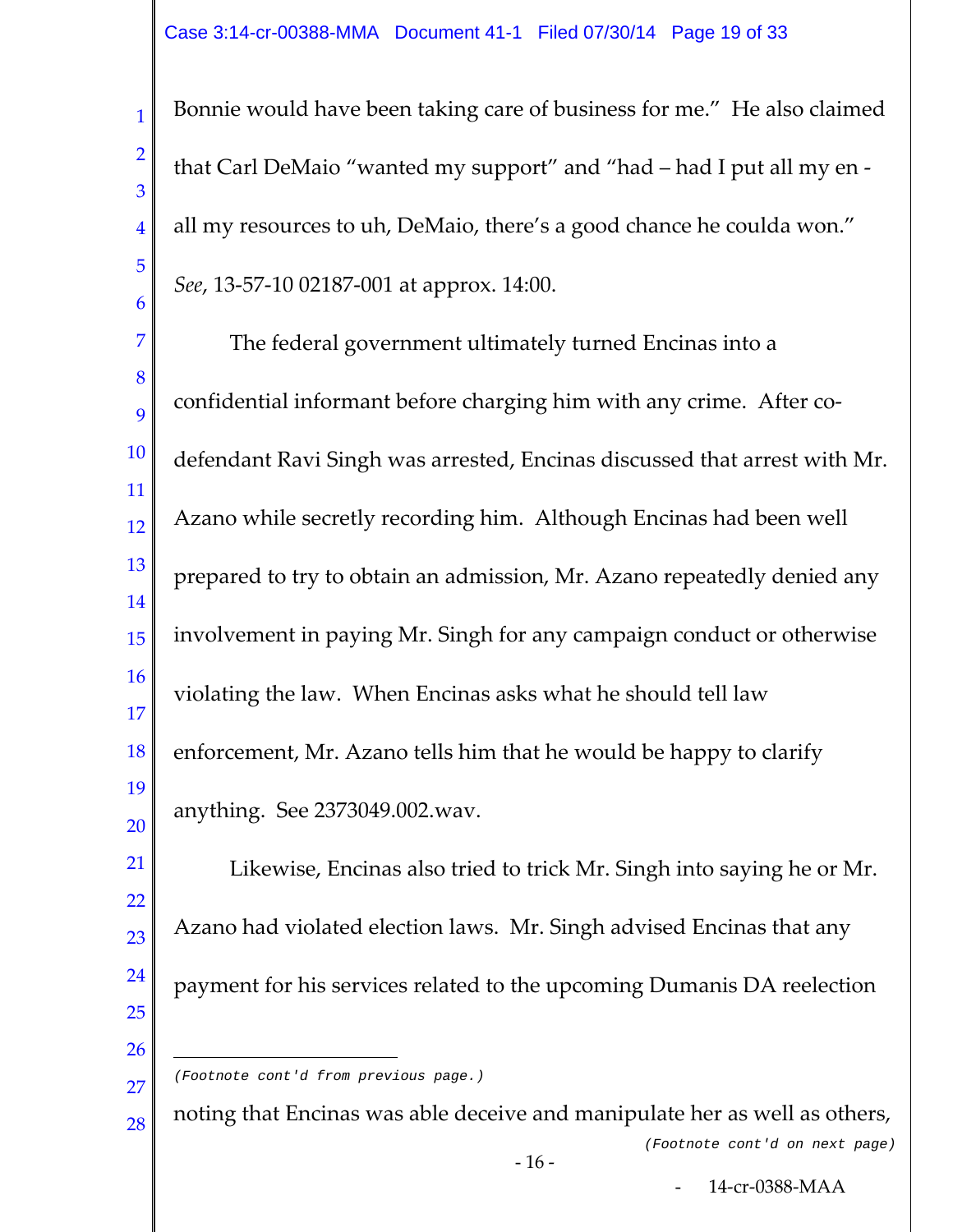campaign had to come from the campaign (in compliance with election laws) and not from any outside source (in violation of the law). Mr. Singh also pointed out that they had previously done campaign work for Bob Filner in accordance with the law. *See* 2737049.005.wav.

7 8 9 10 11 12 13 14 15 16 17 18 19 20 21 Chase, the government's other witness/defendant owned car dealerships where Mr. Azano purchased cars. They met in 2010, and according to an FBI-302 that memorialized an interview of Chase, Chase became "involved [with Mr. Azano] because Azano looked like he had money." Also according to the FBI-302, "Chase's main purpose for befriending Azano was to sell him things." However, at one point in their "friendship" Mr. Azano received information that Chase was involved in criminal wrongdoing. That information, according to Chase, "almost killed the entire relationship between Chase and Azano." *See* EM\_AGT RPT\_ROIs\_001035-001051.

23 24 25 26 Chase stated that he worked hard to get back in Mr. Azano's good graces, including reaching out to Mr. Azano's employees and family for Ĩ.

- *(Footnote cont'd from previous page.)*
- 28 including Mr. Azano.

1

2

3

4

5

6

22

27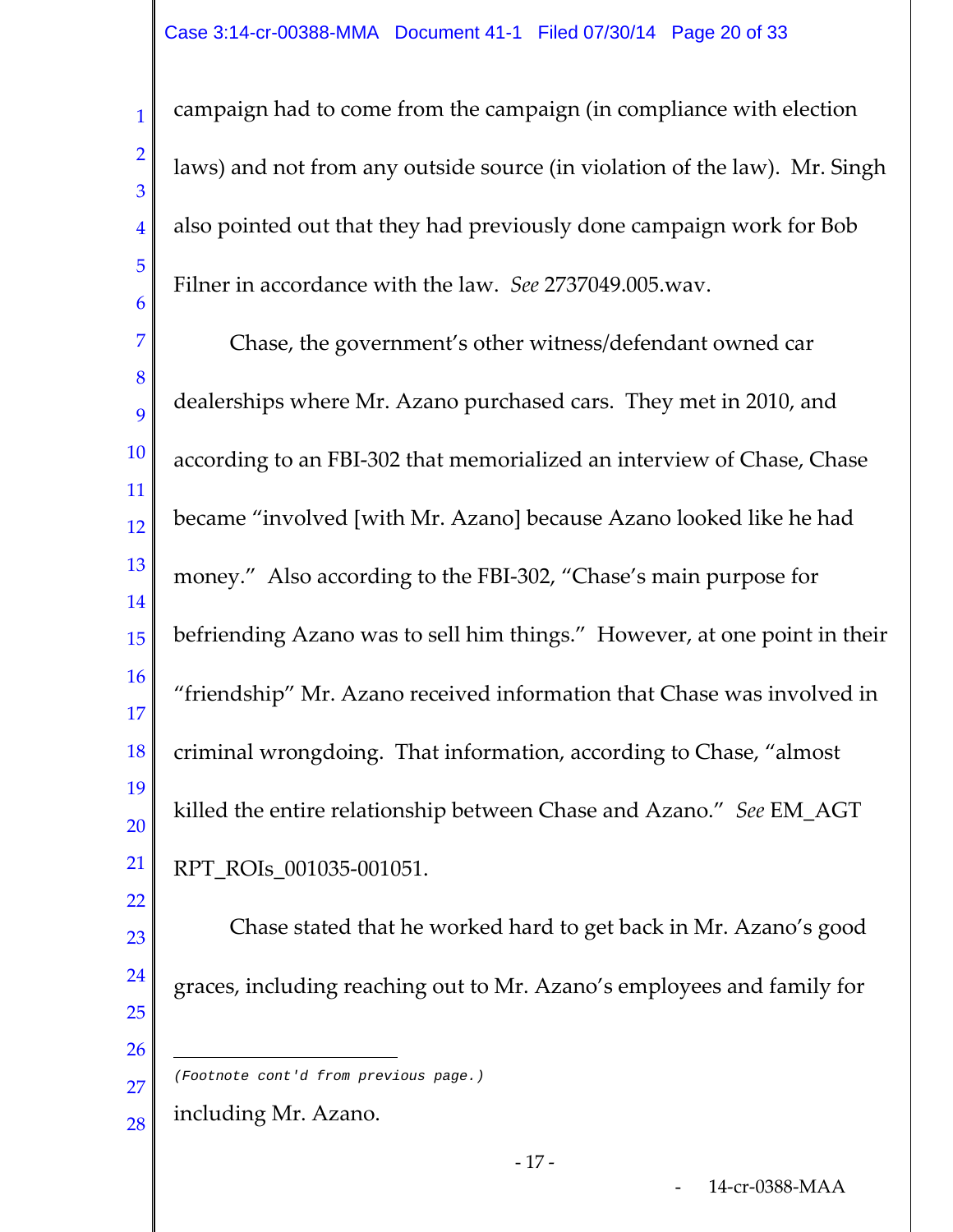2

3

4

help, including Encinas. After some time (and convincing Mr. Azano he was not a criminal), "Azano came to know Chase better and they became friends again." *See id*.

5 6 7 8 9 10 11 12 13 14 15 16 17 According to Chase, in the first half of 2011 Mr. Azano wanted to buy Symbolic<sup>12</sup>, Chase's company. Chase wanted to sell because the company owed a creditor millions of dollars. At that time, Mr. Azano did not buy Chase's company, and Chase believed that Mr. Azano's reasoning was because of rumors of Chase's criminal activity. However, Azano did agree to loan Chase \$3 million with a promissory note because Chase was desperate to avoid bankruptcy. Chase has paid the note down by \$1 million. *See id*.

<span id="page-20-0"></span>18 19 20 21 22 23 24 25 26 27 28 Chase did not give up on selling Symbolic to Mr. Azano. In August 2012, Chase convinced Mr. Azano to attend a high end car show in Pebble Beach, California. Chase and his brother sat with Mr. Azano, who bought two cars. The FBI-302 reports, "Capitalizing on Azano's high from the car purchases at that moment, Chase made a quick deal with Azano to sell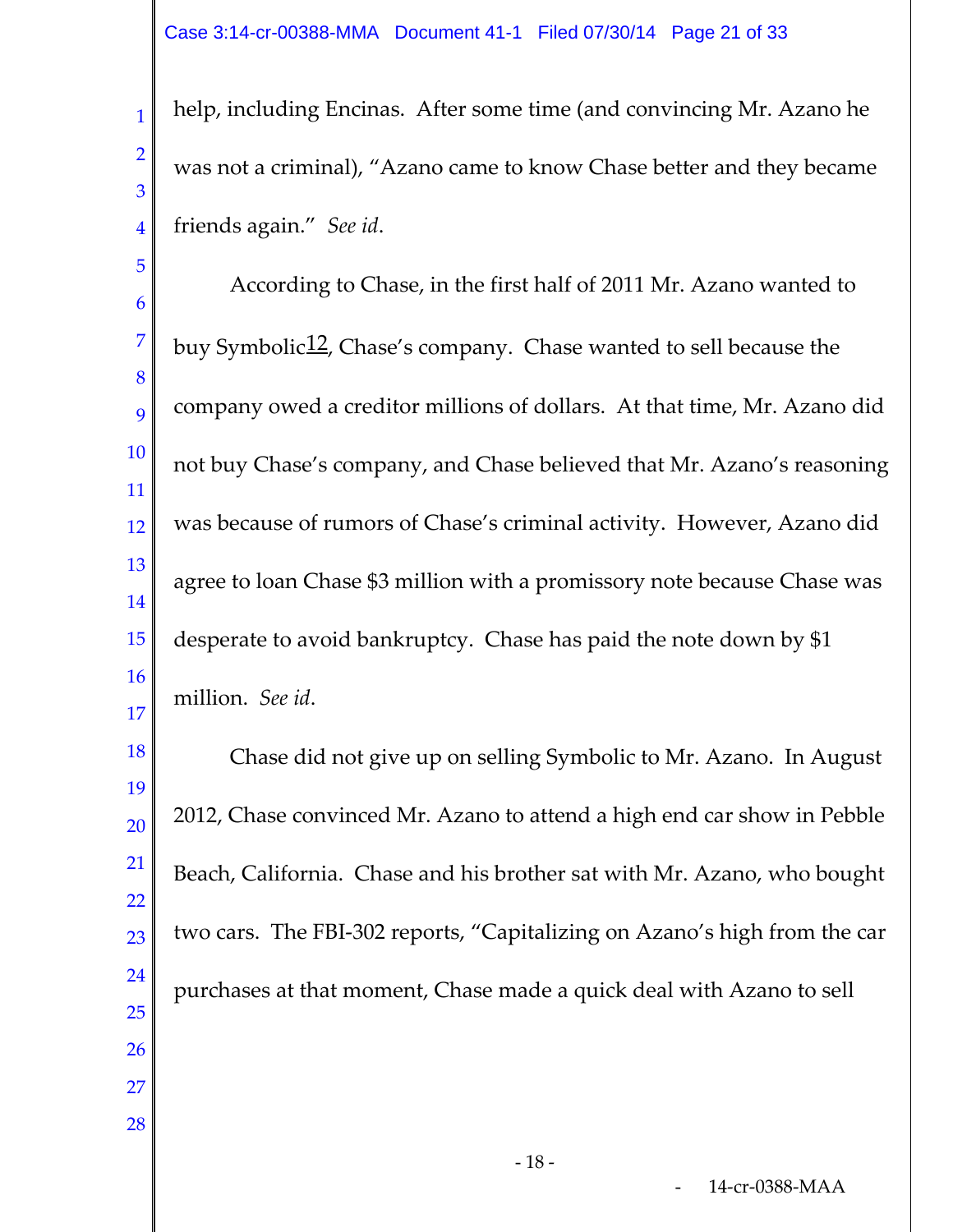Azano 60 percent of Symbolic . . . and 40 percent of West Coast Acquisitions." *See id*.

1

2

3

4 5 6 7 8 9 10 11 12 13 14 15 16 17 18 19 20 21 22 23 24 According to Chase, Mr. Azano was to buy out a co-owner for \$500,000 and give Chase specific property worth \$1 million. Chase and his brother wrote out a document detailing the agreement and "push[ed]" Mr. Azano to sign. Chase received the property, which he immediately sold for \$1,025,000. Chase has never paid any of that back to Mr. Azano. *See id*. According to Chase, Mr. Azano said he believed that he had an ownership interest in Symbolic, introduced Chase as his business partner, and as of 2014, according to the FBI-302, Mr. Azano "may still believe he owns part of Symbolic." A month after Chase manipulated Mr. Azano into signing the agreement and giving him the \$ 1 million property, Mr. Azano wrote a check to Symbolic for \$380,000. Later, Symbolic, West Coast Acquisitions, and Chase wrote the checks to campaigns that form part of the factual basis in his plea and which total a fraction of the

25 Ĩ. *(Footnote cont'd from previous page.)*

- 19 -

<sup>26</sup> 27 28  $12$  Symbolic is the "dba" of South Beach Acquisitions, the company the government claims made the payments to the campaigns. *See*, Chase Plea Agreement, ¶¶ 10-14.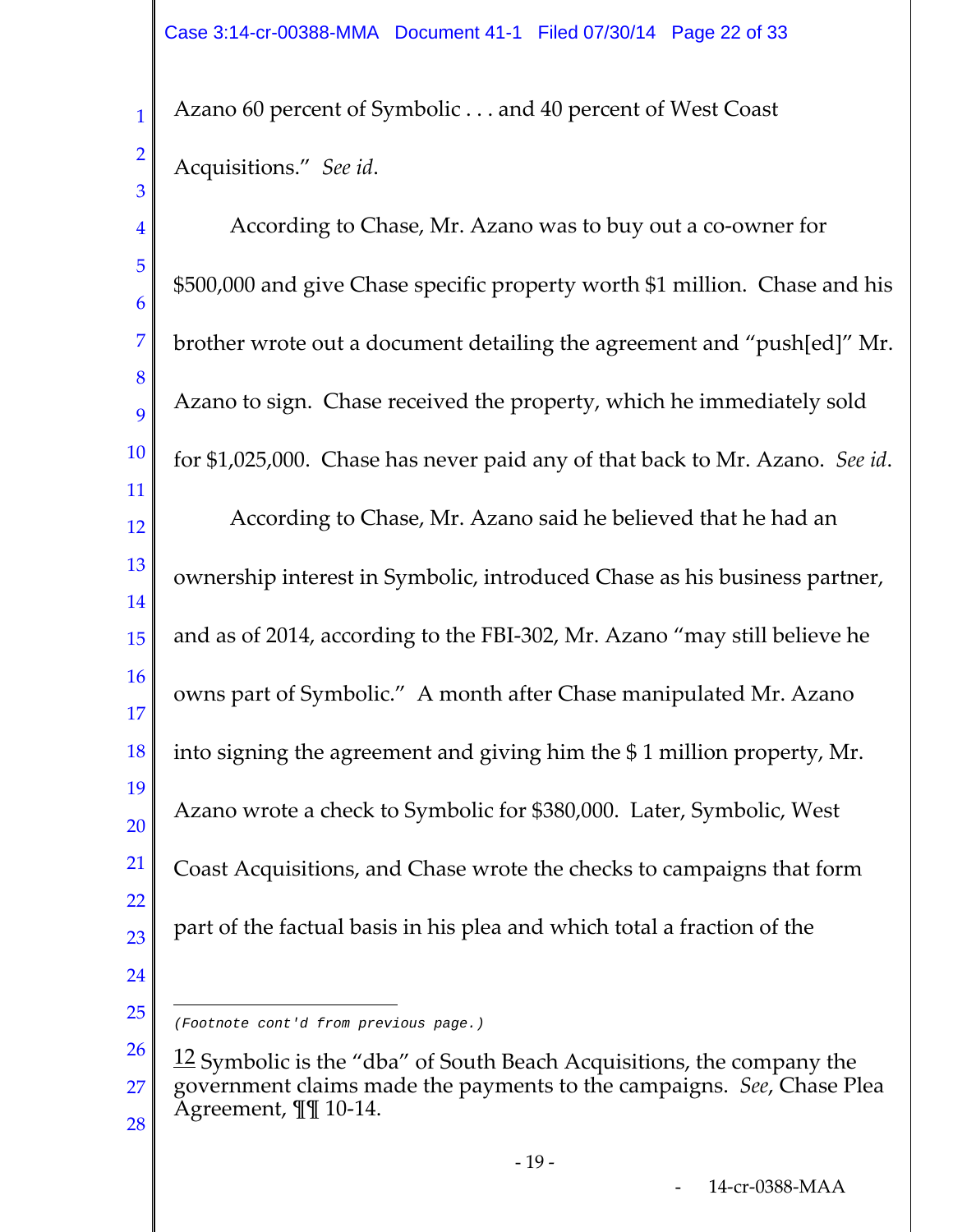2

3

4

5

6

\$380,000. According to the FBI-302, "Encinas instructed Chase on how to make the contributions." Chase also wrote the checks as Encinas directed and then gave them to Encinas in his upstairs office. EM\_AGT RPT\_ROIs\_001035-001051.

7 8 9 10 11 12 13 14 15 16 17 18 19 20 21 22 23 24 25 26 27 28 **D. Seized Evidence Has Been Provided to Third Parties** Very quickly after the search of Mr. Azano's residences, third parties leaked information to others that could only have come from the materials seized from Mr. Azano. Mr. Azano would prefer to make an in camera showing with regard to this issue as it reflects attorney-client communications and attorney work-product. Nonetheless, he supports this request for discovery of communications between the government and third parties with this proffer. **III. SECOND SUPPLEMENTAL DISCOVERY MOTION** Mr. Azano has repeated these requests in Exhibit A, without argument, to aid the Court in ruling on the individual requests.  $-20-$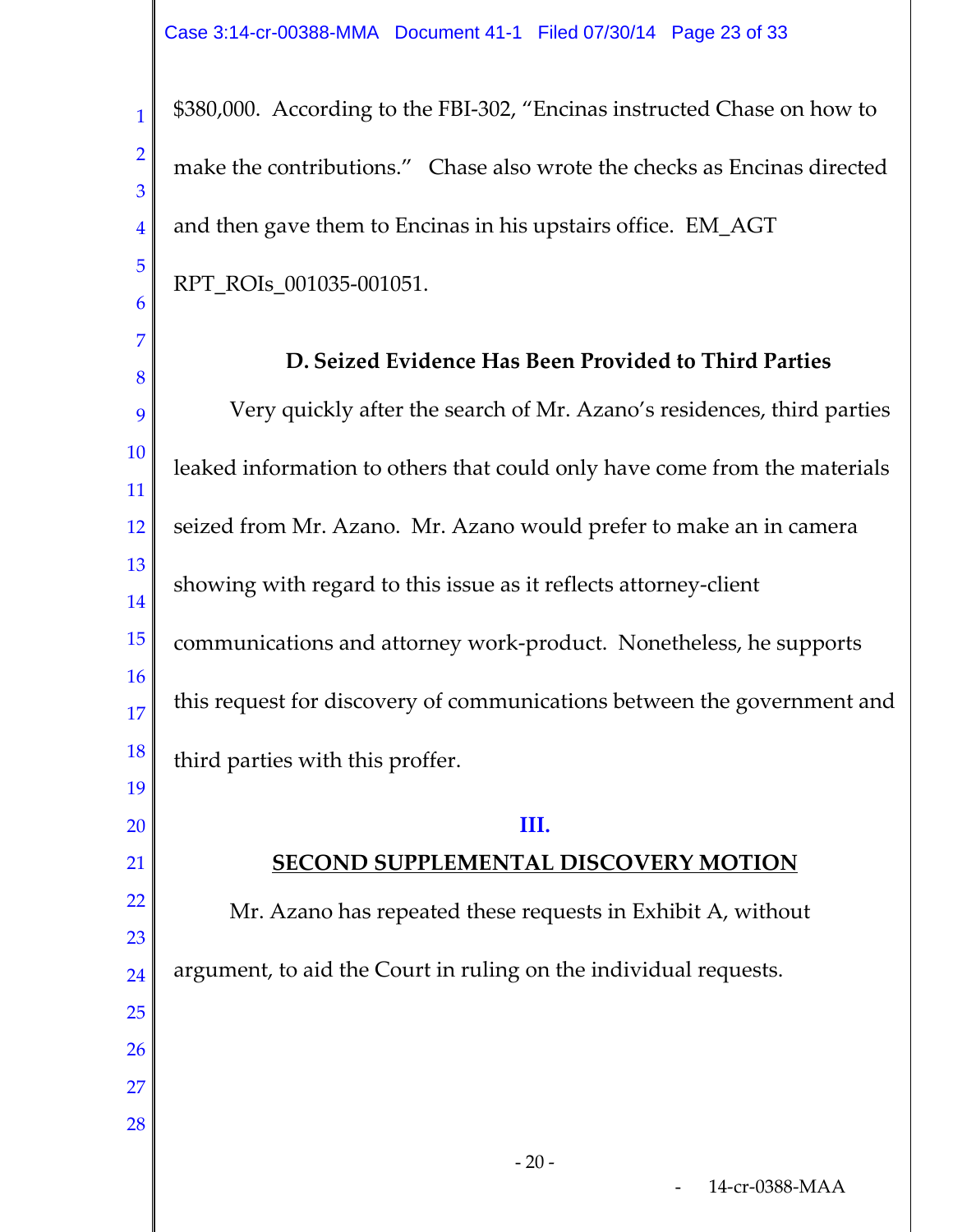2

3

22

26

27

28

# **A. Discovery Needed for Recusal Motion Based on U.S. Attorney Conflict**

4 5 6 7 8 9 10 11 12 U.S. Attorney Laura Duffy has declared a conflict of interest in this case, but her office continues with the prosecution. That alone creates the appearance of a conflict of interest by the entire U.S. Attorney's Office that should be explored by this Court and the defense to see if the entire U.S. Attorney's Office should be conflicted off the case. According to some pleadings filed by the United States, citing 28

13 14 15 16 17 18 19 20 21 U.S.C. § 515 (*see*, for instance, a Motion for Service of Inventory and Order Thereon filed April 8, 2014 EM\_PLDG\_-S\_2364), the United States has recused U.S. Attorney Laura Duffy, and appointed Cindy Cipriani as the "Acting U.S. Attorney" for this case. Other pleadings in this case simply note that Ms. Cipriani is the "Acting U.S. Attorney" with no other explanation.

23 24 25 The U.S. Attorneys Manual, § 3-2.170, explains the process when U.S. Attorneys or their offices have a conflict (emphasis added):

> When U.S. Attorneys, or their offices, become aware of an issue that could require a recusal . . . ,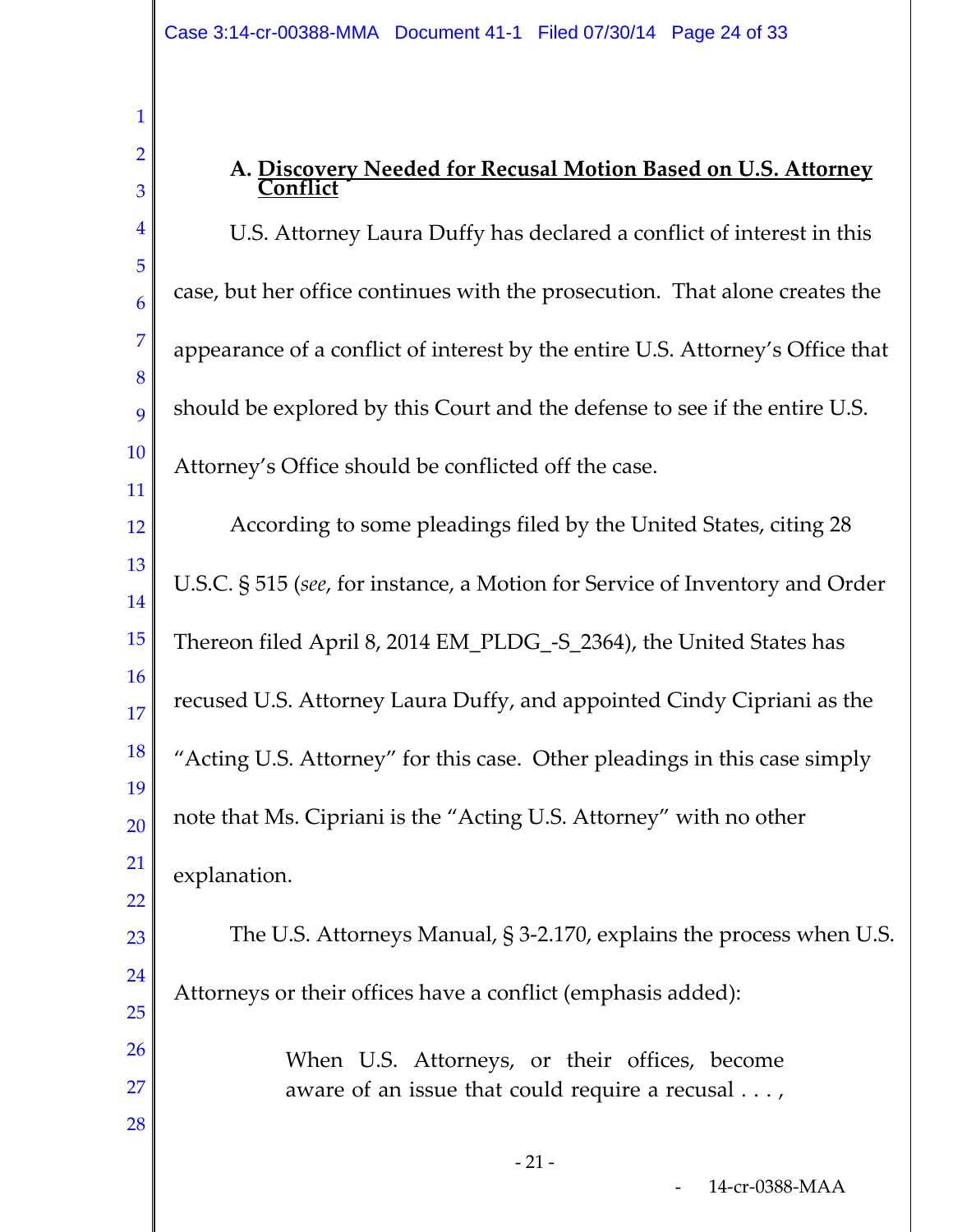|                                                                     | Case 3:14-cr-00388-MMA  Document 41-1  Filed 07/30/14  Page 25 of 33                                                                                                                                                                                                                                                                                                                                                                                                           |
|---------------------------------------------------------------------|--------------------------------------------------------------------------------------------------------------------------------------------------------------------------------------------------------------------------------------------------------------------------------------------------------------------------------------------------------------------------------------------------------------------------------------------------------------------------------|
| 1<br>$\overline{2}$<br>3<br>$\overline{4}$<br>5<br>6<br>7<br>8<br>9 | they must contact General Counsel's Office (GCO),<br>EOUSA<br>A U.S. Attorney who becomes aware<br>- of<br>circumstances that might necessitate a recusal of<br>himself/herself or of the entire office, should<br>promptly notify GCO, EOUSA, the USAO will<br>submit a written recusal request memorandum to<br>GCO. (see USAM 3-2.300) pursuant to 28 U.S.C.<br>Sec. 515. See USAP 3-2.170.001 (M).<br>The United States has not explained the conflict in this case to the |
| 10                                                                  | Court or to the defense, nor has it explained how the U.S. Attorney could                                                                                                                                                                                                                                                                                                                                                                                                      |
| 11<br>12                                                            | have a conflict.                                                                                                                                                                                                                                                                                                                                                                                                                                                               |
| 13                                                                  | An impartial prosecutor is an essential feature of the accused's Sixth                                                                                                                                                                                                                                                                                                                                                                                                         |
| 14<br>15                                                            | Amendment right to a fair trial. Berger v. United States 295 U.S. 78, 88 (1935);                                                                                                                                                                                                                                                                                                                                                                                               |
| <b>16</b>                                                           | People v. Lyons 47 Cal.2d 311, 318 (1956); see also People v. Trevino 39 Cal.3d                                                                                                                                                                                                                                                                                                                                                                                                |
| 17<br>18                                                            | 667, 681 (1985). A prosecutor with a personal and professional interest in the                                                                                                                                                                                                                                                                                                                                                                                                 |
| 19<br><b>20</b>                                                     | investigation, case filing, and conviction of a defendant is the antitheses of an                                                                                                                                                                                                                                                                                                                                                                                              |
| 21                                                                  | impartial prosecutor.                                                                                                                                                                                                                                                                                                                                                                                                                                                          |
| <u>22</u><br>23                                                     | As noted by the United States Supreme Court:                                                                                                                                                                                                                                                                                                                                                                                                                                   |
| 24<br>25                                                            | Prosecution by someone with conflicting loyalties<br>'calls into question the objectivity of those charged                                                                                                                                                                                                                                                                                                                                                                     |
| 26                                                                  | with bringing a defendant to judgment.' [Citation.]                                                                                                                                                                                                                                                                                                                                                                                                                            |
| 27                                                                  | It is a fundamental premise of our society that the<br>state wield its formidable law enforcement powers in                                                                                                                                                                                                                                                                                                                                                                    |
| 28                                                                  |                                                                                                                                                                                                                                                                                                                                                                                                                                                                                |
|                                                                     | $-22-$                                                                                                                                                                                                                                                                                                                                                                                                                                                                         |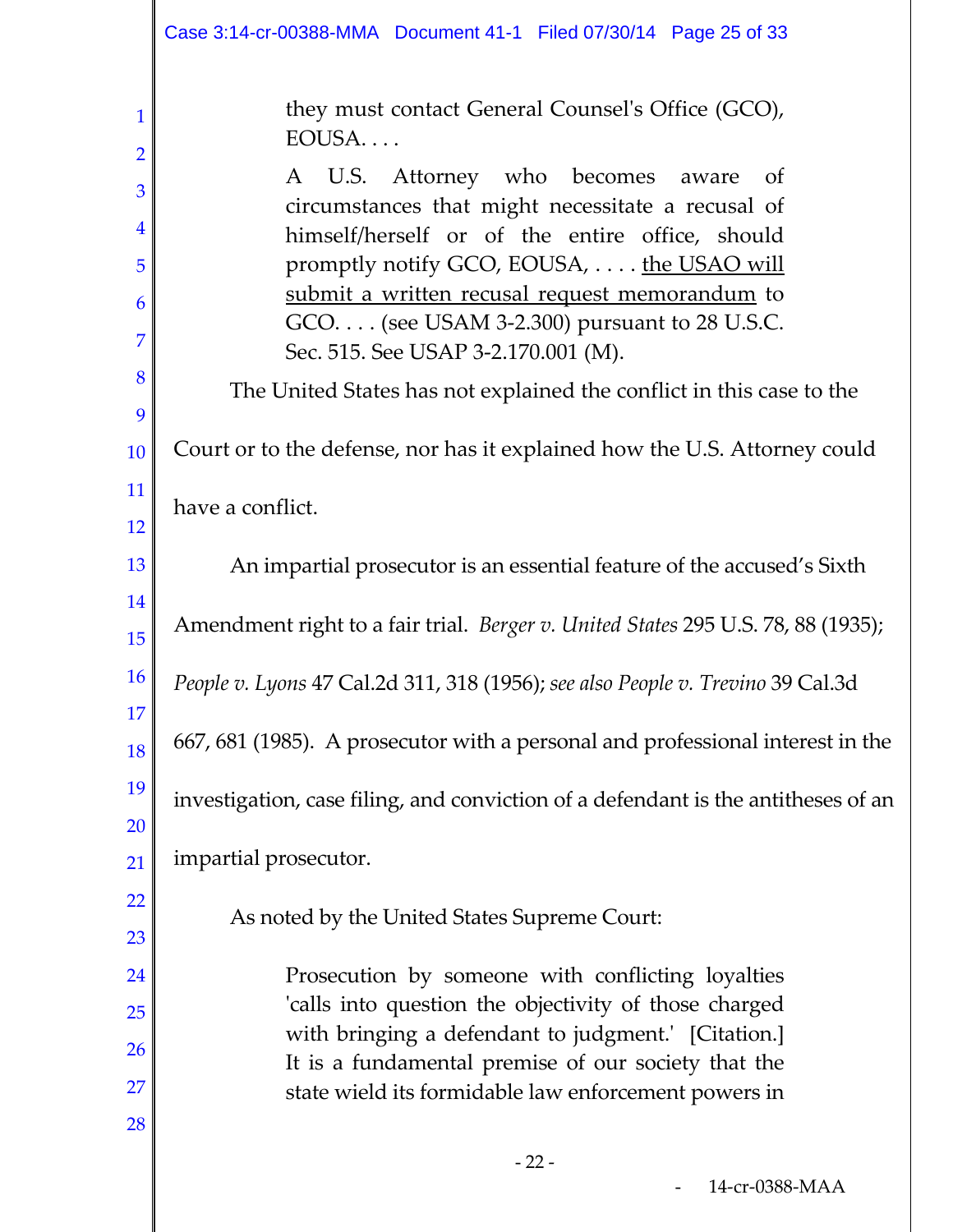| 1               | a rigorously disinterested fashion, for liberty itself<br>may be at stake in such matters.             |
|-----------------|--------------------------------------------------------------------------------------------------------|
| $\overline{2}$  | Young v. United States 481 U.S. 787, 810 (1987).                                                       |
| 3<br>4          | Without additional discovery, neither this Court nor the defense can                                   |
| $\overline{5}$  | be assured that the AUSAs handling this case are conflict free. For                                    |
| 6<br>7          | instance, if Ms. Duffy has a conflict, but continues to decide personnel and                           |
| 8<br>9          | professional issues for these AUSAs, there is an appearance that the                                   |
| 10              | decision making of the AUSAs is subject to conflicting loyalties.                                      |
| 11              | Thus, the defense requests that this Court order the U.S. Attorney to                                  |
| 12<br>13        | provide the following discovery under Federal Rules of Criminal                                        |
| 14              | Procedure, Rule $16(a)(1)(E)(i)$ ("material to preparing the defense") and                             |
| 15<br><b>16</b> |                                                                                                        |
| 17              | under the Sixth Amendment:                                                                             |
| 18              | 1. The "written recusal request memorandum to GCO," as                                                 |
| 19              | required by the U.S. Attorney's Manual, 3-2.170.                                                       |
| 20              | 2. The reason for the recusal of the U.S. Attorney in this                                             |
| 21              | case.                                                                                                  |
| 22              | 3. E-mails, documents, letters, memoranda, or any other                                                |
| 23              | evidence (collectively, "communications") of any conflict.                                             |
| 24              | <b>B. Discovery Needed for Dismissal Motion and To Discredit the Government Investigation at Trial</b> |
| 25              |                                                                                                        |
| 26              | The discovery in this case shows many troubling issues related to                                      |
| 27              | conflicts in the investigation and prosecution of Mr. Azano, as noted                                  |
| 28              |                                                                                                        |
|                 | $-23-$                                                                                                 |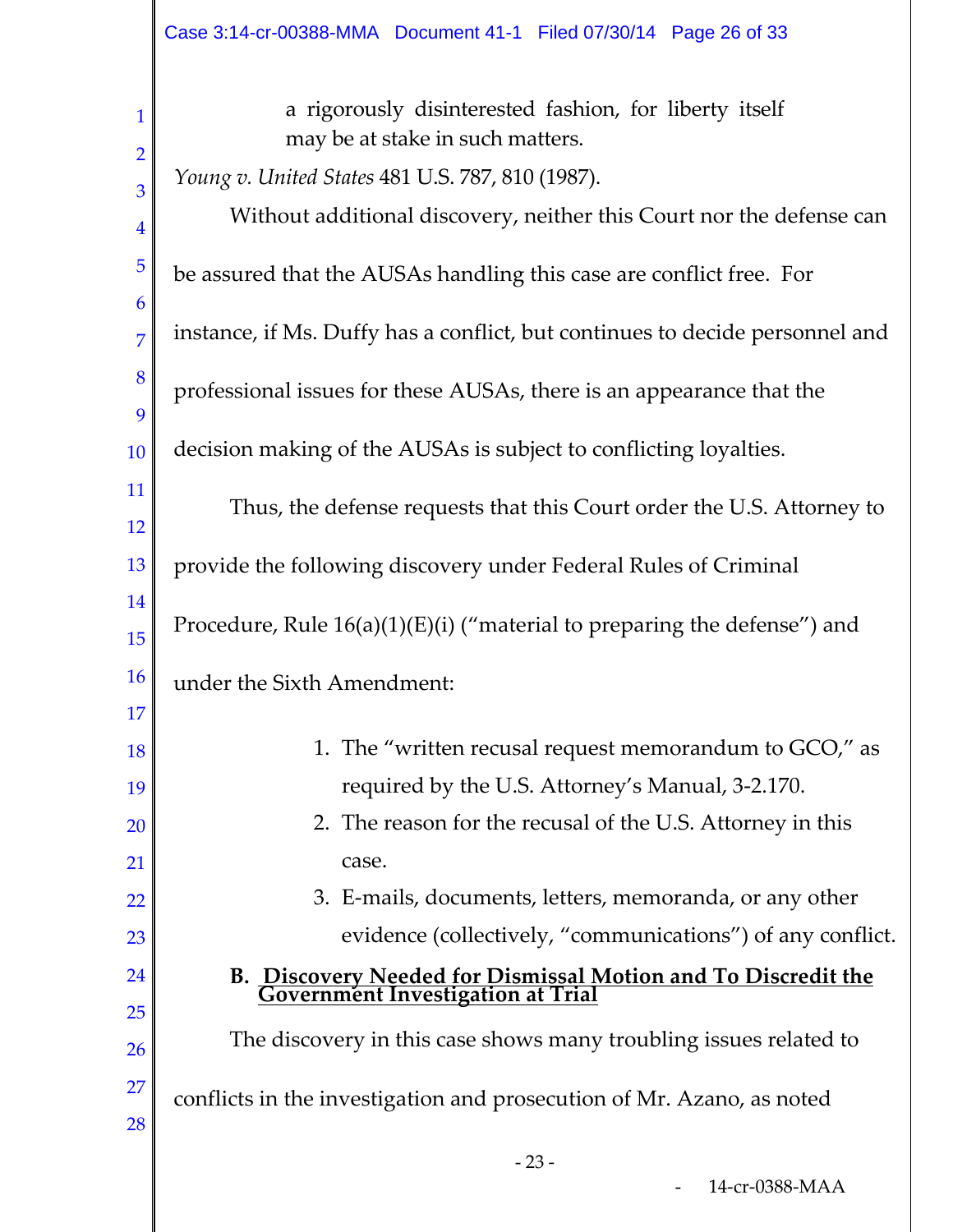2

3

4

5

6

7

8

9

10

11

12

13

14

15

16

17

18

19

20

21

22

23

24

25

26

27

28

above. The defense requests that this Court order the U.S. Attorney to provide the following discovery under Federal Rules of Criminal Procedure, Rule 16(a)(1)(E)(i) ("material to preparing the defense"), *Brady v. Maryland*, and *Kyles v. Whitely, supra* (discrediting the caliber of a police investigation is exculpatory and such evidence must be disclosed under *Brady v. Maryland*):

- 1. Any written or recorded communications between any Jones Day attorney and/or Robert S. Brewer, Jr. (or any other law firm) and any law enforcement agency (including the Office of the U.S. Attorney) regarding allegations about any conduct (criminal or otherwise) by Mr. Azano or any person or entity related to him in any way.
	- 2. Any written or recorded communications between any member of the "prosecution team" (including agents) and any employee or agent of Sempra (including Dan Dzwilewski), or any subsidiary of Sempra or related company.
	- 3. Any written or recorded communications between Sempra and SDPD, any other law enforcement agency (such as DHS -including ICE Special Agent John Chakwin), or any other third party regarding Mr. Azano.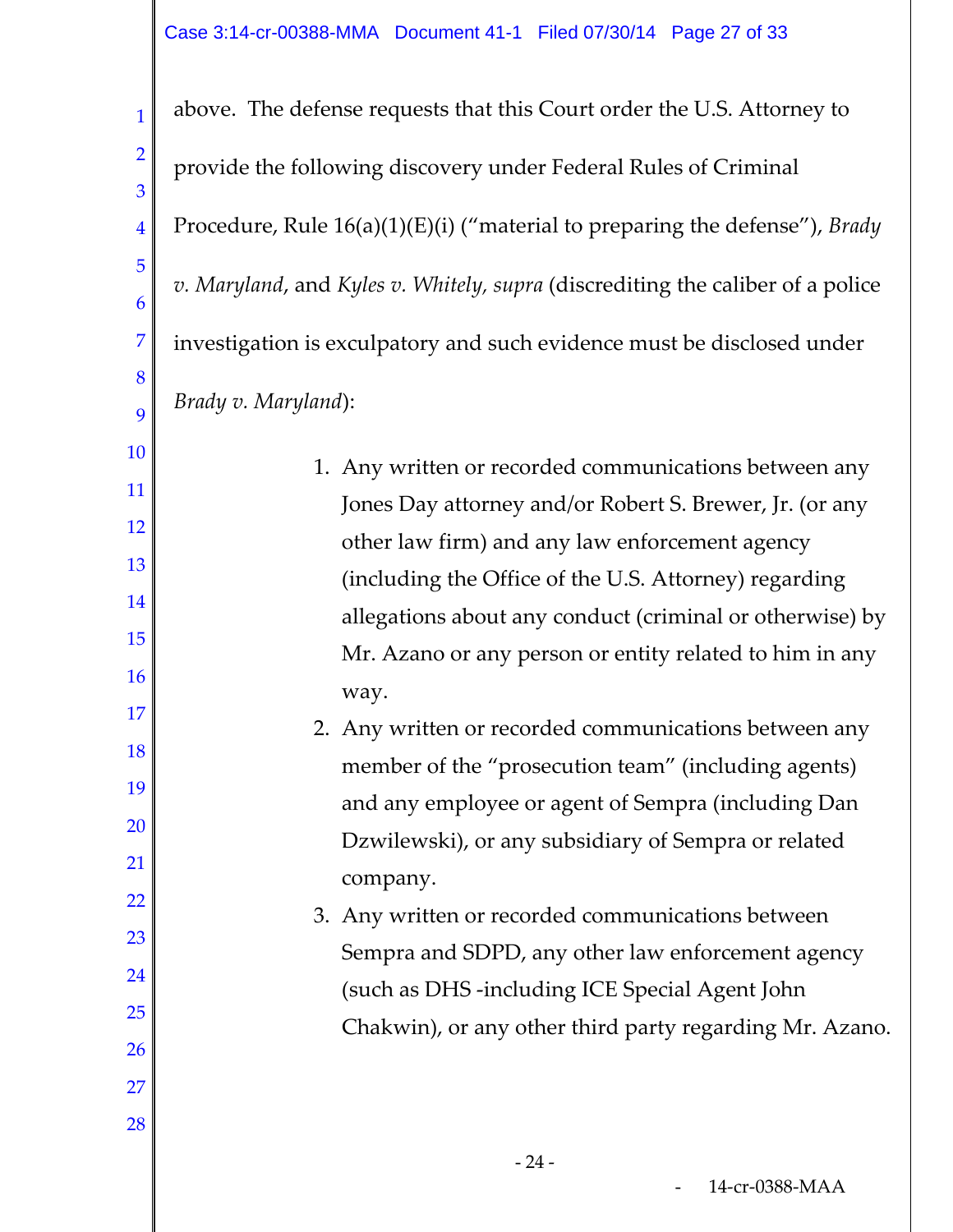| 1              | 4. Any documents or other information about the "Source                  |
|----------------|--------------------------------------------------------------------------|
| $\overline{2}$ | of Information" relied upon by DHS in its investigation                  |
| 3              | of Mr. Azano.                                                            |
| $\overline{4}$ | 5. In United States v. Henthorn, 931 F. 3d 29, 31 (9th Cir. 1991),       |
| 5              | the government must examine personnel files of law                       |
| 6              | enforcement agents for Brady information. In this case,                  |
| 7              | the defense asks that the government perform a Henthorn                  |
| 8              | review for any evidence that any agent has been                          |
| 9              | disciplined or reprimanded in any way related to any                     |
| <b>10</b>      | investigation of Mr. Azano or any other person or entity.                |
| 11             | 6. Reports, memoranda, and any evidence that shows                       |
| <b>12</b>      | Sempra's involvement in the LNG issues in Mexico, in                     |
| 13             | particular, anything from the new SEC investigation of                   |
| 14             | Sempra.                                                                  |
| 15             | 7. Any evidence of government negligence in the                          |
| <b>16</b>      | investigation of Mr. Azano, including any information 1)                 |
| 17             | that calls into question any reasons raised by DHS for                   |
| 18             | their investigations of Mr. Azano and; 2) any evidence of                |
| 19             | any information provided to DHS or SDPD to support                       |
| 20             | any investigation of Mr. Azano and any information that                  |
| 21             | the initial information was false or inaccurate in any way.              |
| 22             | C. Discovery Needed for Fourth Amendment Motions                         |
| 23             |                                                                          |
| 24             | The discovery in this case shows many issues related to the searches     |
| 25             | by the government, as noted above. In addition, the discovery shows only |
| 26             |                                                                          |
| 27             | one Title III wiretap, on Encinas's cell phone. However, Mr. Azano       |
| 28             |                                                                          |
|                |                                                                          |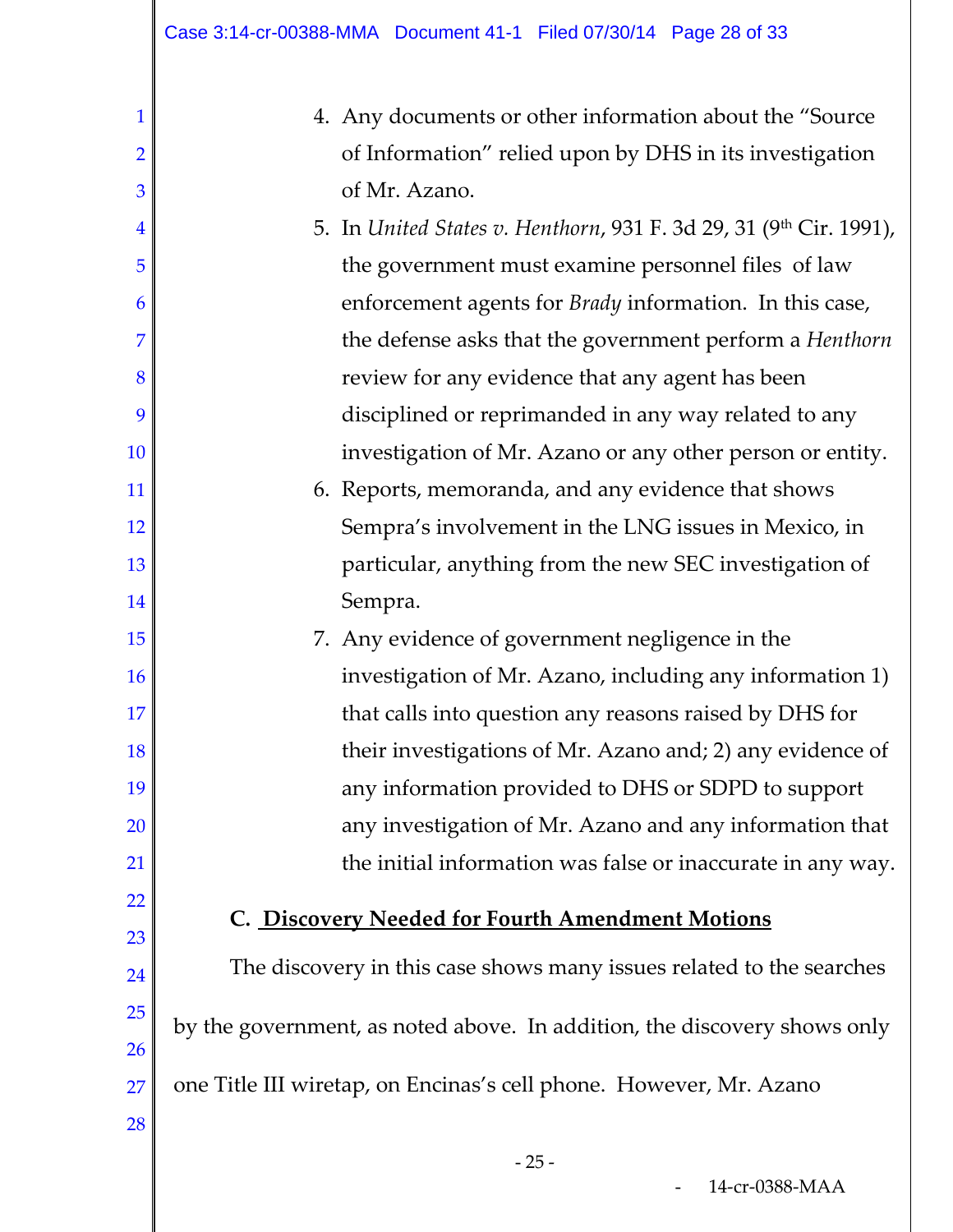1 2 3 4 believes that the government has intercepted his United States and Mexican phones and performed other electronic surveillance without revealing it to the defense.

5 6 7 8 9 10 11 12 13 14 15 16 17 18 19 20 21 22 23 24 25 26 27 The defense requests that this Court order the U.S. Attorney to provide the following discovery under Federal Rules of Criminal Procedure, Rule 16(a)(1)(E)(i) ("material to preparing the defense") and under the Fourth and Sixth Amendments: 1. Correspondence between agents and officers or any private individual (such as an employee or attorney for Sempra) regarding the drafting, editing, and preparation of any warrant application. 2. Notes or reports prepared and relied upon by any agents in preparing any warrant application. 3. Any documents or other information (including "correspondence," as defined above) regarding the provenance and other information related to the email chain referenced by the government to the Court: "Agents of Sempra are in possession of an email chain in which Azano participated." (11 MC 0853 Application, page 5, lines 9-10 as well as other pleadings.) 4. Any materials or correspondence related to any electronic surveillance of Mr. Azano, his family, his colleagues, or his businesses conducted by any agency (or contractor for any

28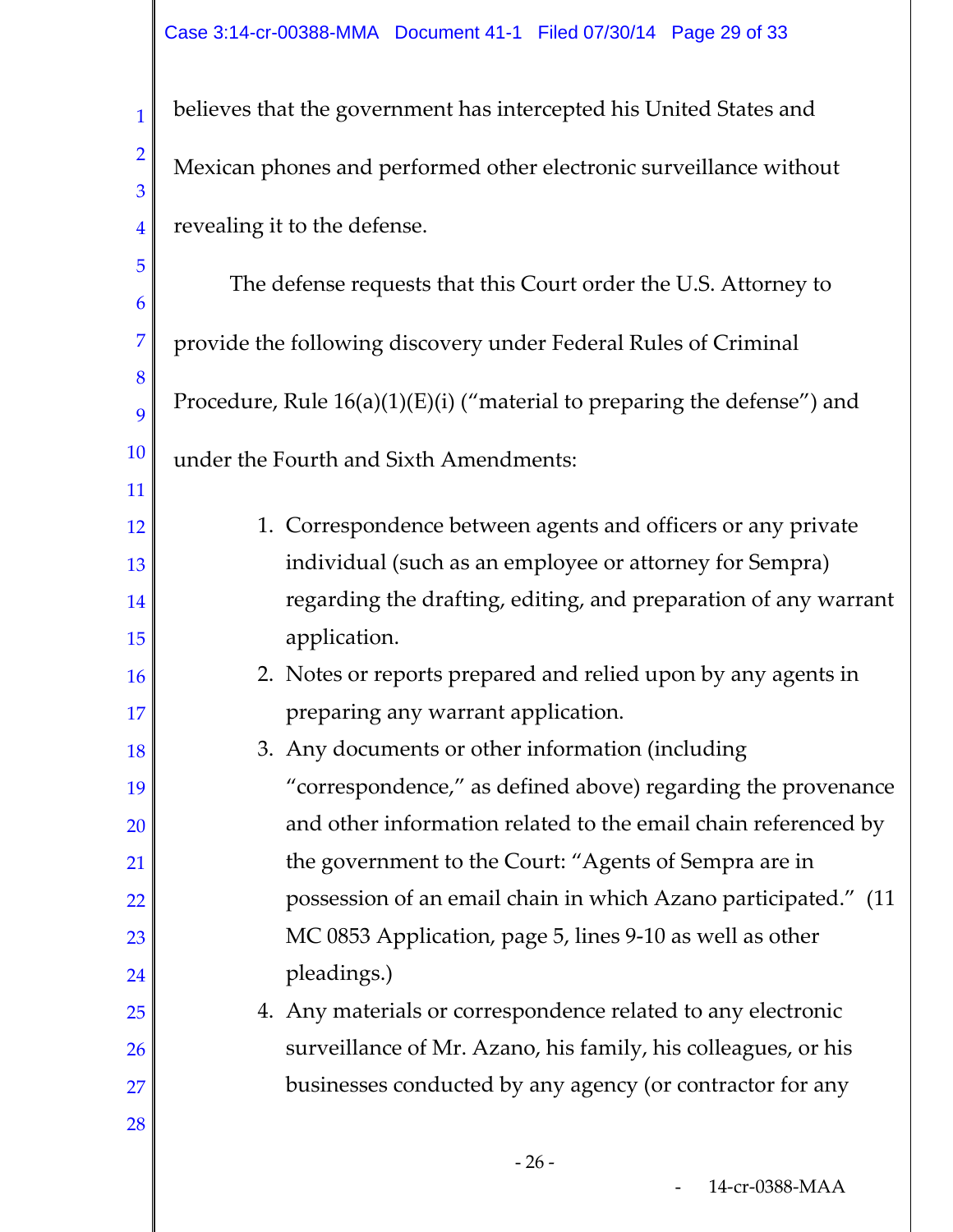agency), including the NSA, CIA, FBI, DHS, or the U.S. Attorney.

# **D. General Discovery Needed**

1

2

3

4

5

6

7

8

9

10

11

12

13

14

15

16

17

18

19

20

21

22

23

24

25

26

27

28

The defense requests that this Court order the U.S. Attorney to provide the following discovery:

1. Any evidence of investigative incompetence or worse, which as noted above is discoverable under *Brady v. Maryland*, 373 U.S. 83 (1963) and Federal Rules of Criminal Procedure, Rule  $16(a)(1)(E)(i)$  ("material to preparing the defense").

2. Rough notes of any interviews. In particular, any rough notes of any interview of Mr. Azano, who notified arresting agents about what he perceived as wrongdoing by Jones, Day and other participants in the Sempra case. Those agents failed to record any such information in their official reports. Thus, such notes are discoverable if they contain discrepancies, such as omissions of pertinent information. *See*, *e.g*. *See Brady v. Maryland*, 373 U.S. 83 (1963); *Giglio v. U.S.* 405 U.S. 150 (1972); *United States v. Alvarez, 86 F. 3d 901, 904-905 (9th Cir. 1996)* (citing *Kyles v. Whitely, supra*).

3. Any reports, notes, recordings or other evidence of corrupt activity by Encinas in relation to his business, as alleged in the affidavits for warrants.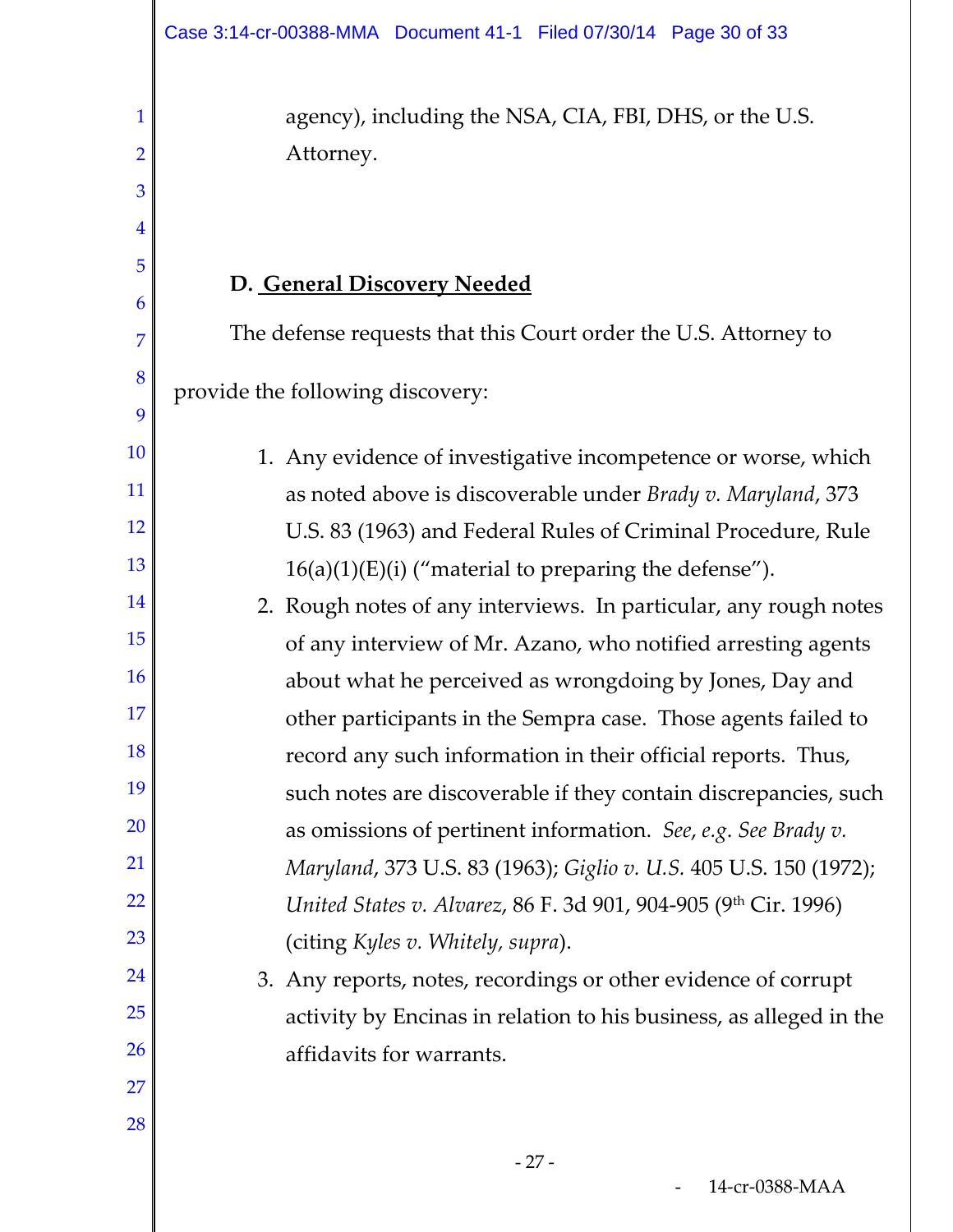| 1              | 4. Any notes, correspondence, documents or other evidence                 |  |  |
|----------------|---------------------------------------------------------------------------|--|--|
| $\overline{2}$ | related to any promises made to Encinas and Chase to not                  |  |  |
| 3              | prosecute them for additional crimes.                                     |  |  |
| $\overline{4}$ | 5. Any communications (recorded or otherwise) between Encinas             |  |  |
| 5              | and any political or elected official.                                    |  |  |
| 6              | 6. Any names, identifying information, and all other information          |  |  |
| 7              | related to any "Sources of Information" referenced in any                 |  |  |
| 8              | investigative report or affidavit.                                        |  |  |
| 9              | 7. Any evidence related to a State Department or other                    |  |  |
| 10             | "clearance" for Mr. Azano or any of his business entities to sell         |  |  |
| 11             | United States technologies overseas.                                      |  |  |
| 12             | 8. Any press releases by any government agency regarding Mr.              |  |  |
| 13             | Azano or any related defendant. Mr. Azano is entitled to a fair           |  |  |
| 14             | trial, and the defense is entitled to know everything that the            |  |  |
| 15             | government has told the public about this case.                           |  |  |
| 16             | 9. Any materials related to any agreements or alleged agreements          |  |  |
| 17             | between Chase and Mr. Azano.                                              |  |  |
| 18             | 10. Any correspondence between government counsel and counsel             |  |  |
| 19             | for any government witness (including Chase and Encinas),                 |  |  |
| <b>20</b>      | which is discoverable under United States v. Sudikoff, 36 F.              |  |  |
| <u>21</u>      | Supp. 2d 1196, 1206 (C.D. Cal. 1999). <sup>14</sup>                       |  |  |
| 22             |                                                                           |  |  |
| 23             | 14 The District Court's order in Sudikoff, supra, at 1206 was as follows: |  |  |
| 24             | The government must disclose to the defendants all                        |  |  |
| 25             | proffers by any witnesses receiving any benefit,                          |  |  |
| <b>26</b>      | whether immunity or leniency, in return for testimony.                    |  |  |
| 27             | Included in this category are any proffers made by                        |  |  |
| 28             | lawyers for such witnesses. By 'proffers' the Court                       |  |  |
|                | (Footnote cont'd on next page)<br>$-28-$                                  |  |  |
|                | 14-cr-0388-MAA                                                            |  |  |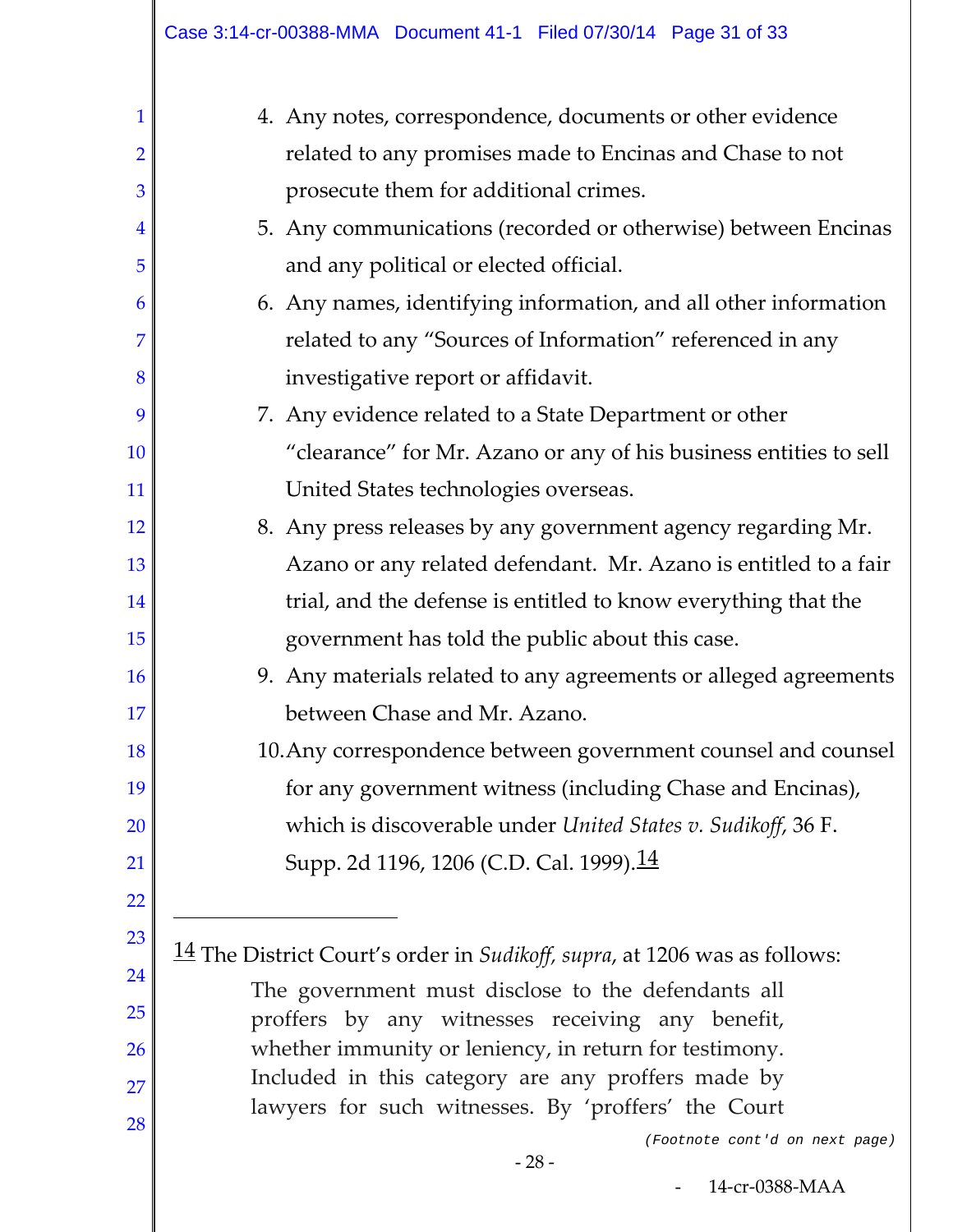2

3

4

5

6

7

8

9

10

11

12

13

14

15

16

17

18

19

20

21

22

23

24

25

26

27

28

# **MOTION TO BE RELEASED FROM THE PROTECTIVE ORDER**

The defense is not allowed to use the actual documents provided in discovery in any proceeding. Mr. Azano asks to be relieved of that order so as to litigate motions in this case by presenting the relevant discovery to the Court. refers to statements that reflect an indication of possible testimony, whether or not it seems likely that the witness would actually so testify. In addition, the government must disclose any notes or documents created by the government that reflect this information. Further, the government must disclose any material that indicates any variations in the witness's proffered testimony. The government must also disclose to the defendants any ī *(Footnote cont'd from previous page.)*

information in its possession that reveals the negotiation process by which the immunity agreement was reached. This includes materials authored by a witness, a witness's lawyer, or the government.